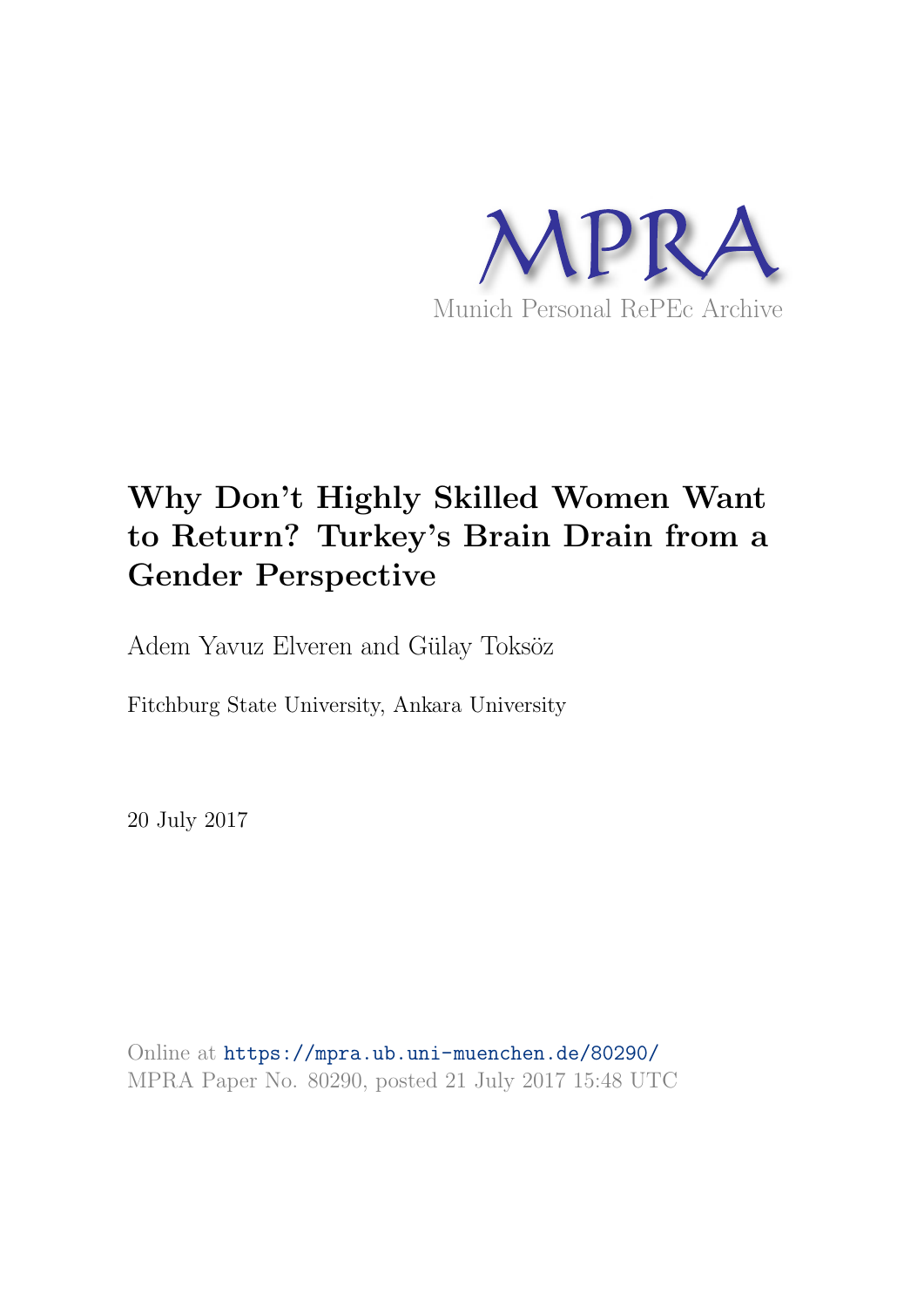# **Why Don't Highly Skilled Women Want to Return?**

### **Turkey's Brain Drain from a Gender Perspective**

Adem Yavuz Elveren<sup>1</sup>

Fitchburg State University, MA, US

The Institute for the Studies of Muslim Societies and Civilizations, Boston University, MA, US

Gülay Toksöz, Emeritus

Ankara University, Ankara, Turkey

# **Abstract**

 $\overline{\phantom{a}}$ 

This study examines the gender dimension of the brain drain in Turkey to argue that gender inequality in sending countries can be a push factor for women. Considering how the political, social and cultural atmosphere damages gender equality in Turkey due to a shift toward a conservative, authoritarian regime over the last decade, the paper uses an online survey to analyze the gender gap in the return intentions of Turkish professionals and students living abroad. The findings clearly reveal a gender gap in return intentions regardless of other main factors such as age, study field/occupation or marital status. The study also highlights the significant correlation between the gender gap in migration decisions and gender inequality in Turkey's labor market.

**Key Words:** Brain drain, gender, skilled workers, students, migration

**JEL Classification:** F22, J16, J61

<sup>1</sup> This study uses the survey results of the project called "The Return Intentions of Turkish Doctoral Students in the US: Challenges, Opportunities, and Policy Recommendations in the Context of Economic Development," funded by the Presidency for Turks Abroad and Related Communities. Email: aelveren@bu.edu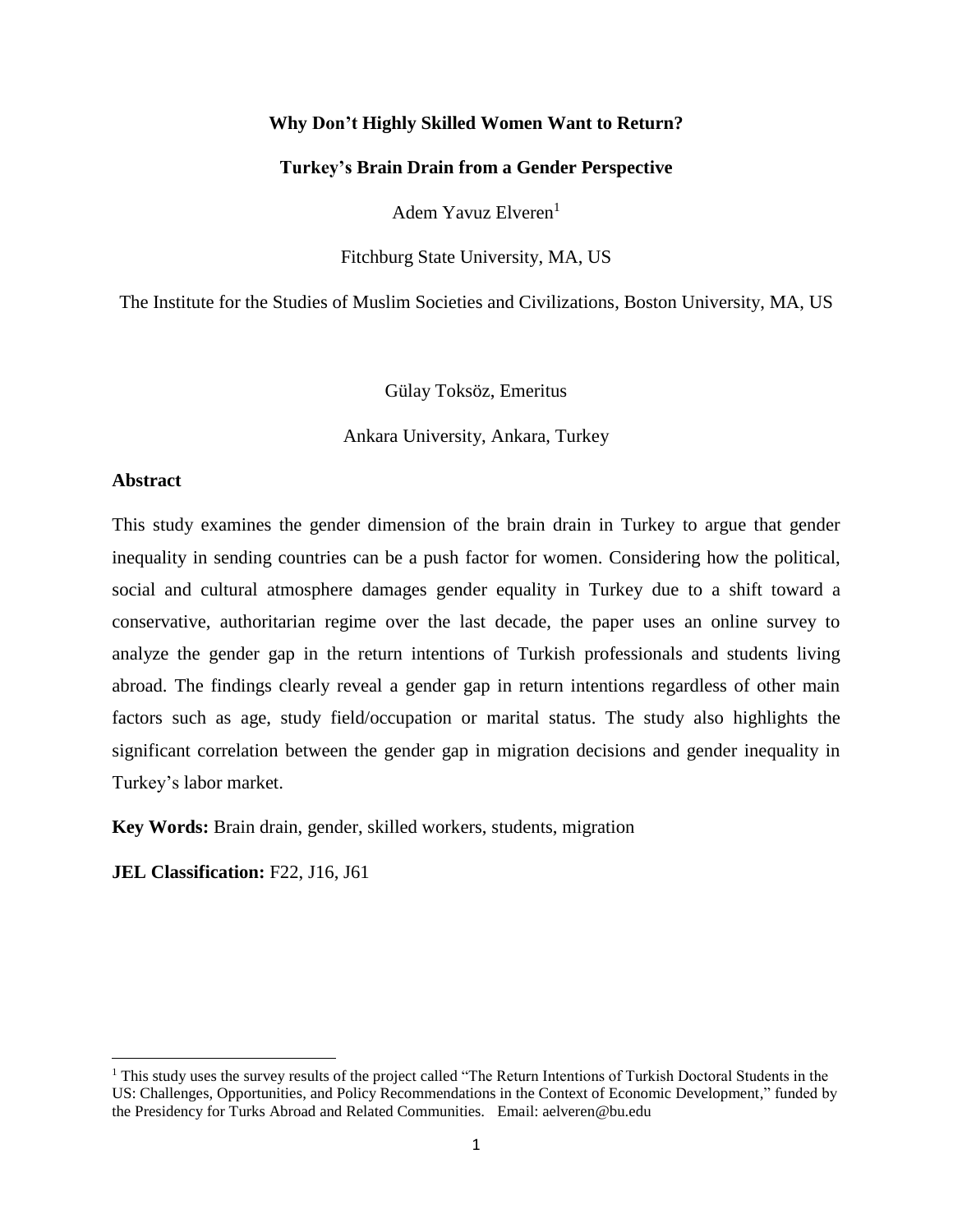#### **1. Introduction**

The international literature on the gender dimension of migration of highly skilled women is rather sparse. Existing studies show that there has been a steady increase in the number of high skilled female migrants in OECD countries, explained by the rise in women's schooling rate and increasing tendency to move (Dumont et al. 2007; Docquier et al. 2007; Docquier et al. 2012). Docquier et al. (2009) claim that educated women are better able than uneducated women to escape from sexual discrimination in their countries of origin. Feminist literature argues that gender disparities in education, labor force participation rates, and income levels in origin countries are important push factors for skilled female migrants.

Only a few studies have even partially focused on the topic in Turkey. However, considering the increasing gender inequality in Turkey due to a shift towards a more authoritarian regime with Islamic roots over the last decade, it is important to investigate Turkey's brain drain with a particular focus on its gender dimension. The main question is whether there are differences between highly skilled women and men migrants regarding their decisions to emigrate and work abroad, and, if so, whether they mention different push and pull factors. To this end, this study quantitatively analyzes the return intentions of students and professionals living abroad to provide a comprehensive picture of gender inequality in Turkey. We show that the push factors emphasized by women respondents and gender disparities in Turkey's labor market mirror each other.

We examine the gender dimension of the brain drain by using survey data from 200 Turkish students and professionals living abroad who responded to two comprehensive online questionnaires conducted between late 2015 and early 2016.

Our findings support most of the previous findings of the literature, and suggest that some have become more significant over time. For instance, political instability has become a more dominant push factor than other push factors. The key finding of this work, however, is that Turkish women have a higher tendency than men to emigrate and remain abroad, and that this is more because of push factors than pull factors. One particularly significant push factor in the migration decisions of these highly skilled women is the high level of gender disparity in Turkey, which disadvantages women in education and labor markets.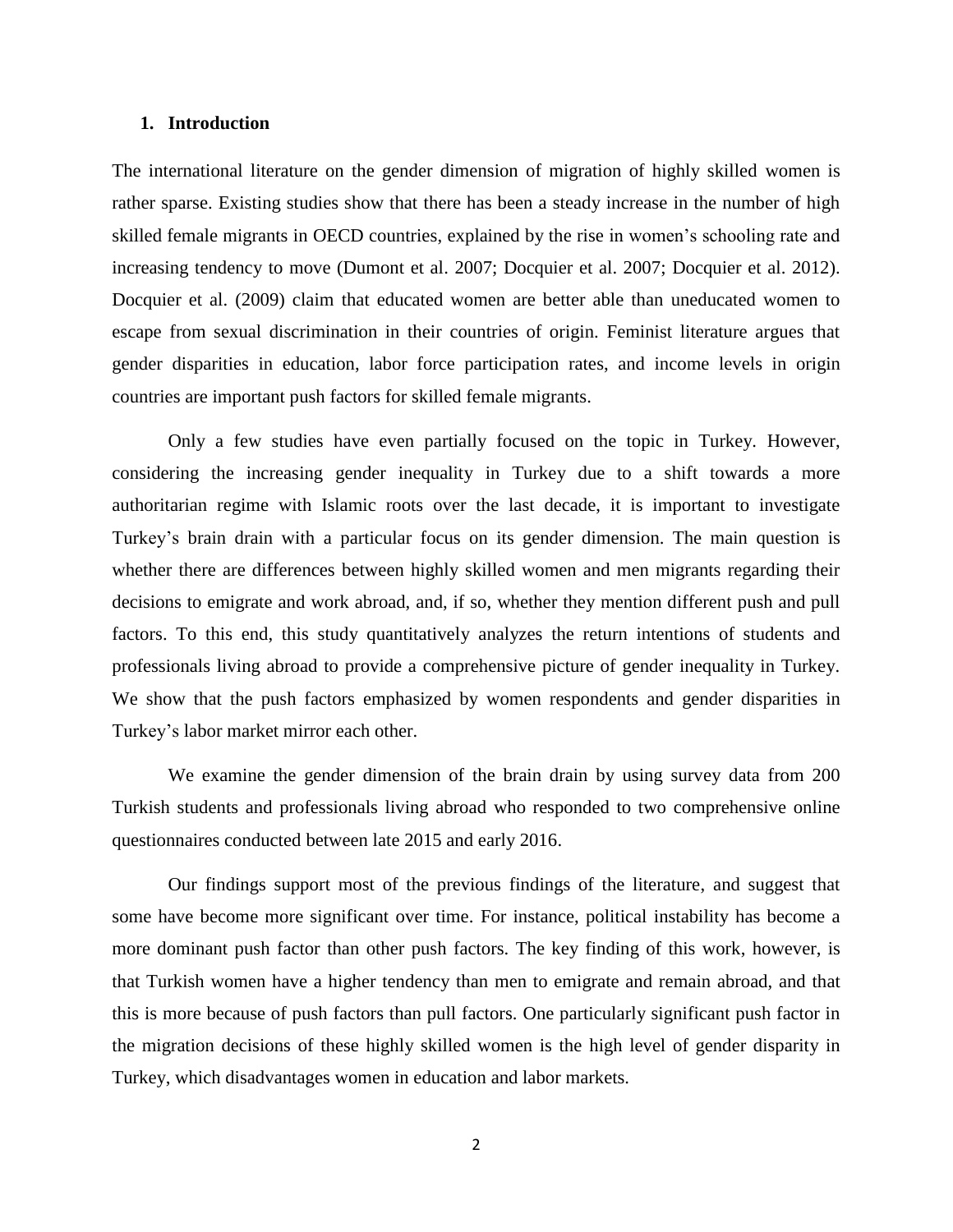The following section reviews the literature on the gender dimension of brain drain along with empirical studies of the brain drain in Turkey and its gender dimension. The third section presents the results of the quantitative analysis while the fourth section discusses the results to provide a comprehensive picture of gender inequality in Turkey. The final section summarizes the findings.

### **2. Gender Dimension of Brain Drain**

# **2.1. International Literature on the Gender Dimension of the Brain Drain**

According to one recent study, the number of highly skilled women migrants in OECD countries increased from 5.7 million to 14.4 million between 1990 and 2010 to surpass the number of highly skilled men migrants (Pekkala Kerr et al. 2016, p.5).

Analyses of the causes of this development have investigated both push and pull factors. Among the push factors, the gender gap in education play an important role in that the strong growth towards the end of the  $20<sup>th</sup>$  century in the proportion of more highly skilled women emigrants among the total number of skilled migrants is considered to be mainly related to the rise in women's schooling levels and their increasing tendency to move at (Dumont et al. 2007; Docquier et al. 2007). Newer data from Docquier et al. (2009) on numbers of emigrants and rates of emigration show that highly skilled women are emigrating at a higher rate than men. More specifically, the average migration rates of females with post-secondary education are 17 per cent higher than those of males, and this is also strongly correlated with the gender gap in educational attainment of the source population, reflecting unequal access to education. They argue that educated women are better able than uneducated women to escape gender discrimination in their countries of origin.

Bang and Mitra (2011) reached similar conclusions regarding the role of access to education in comparing the brain drain for men and women. Looking at gender bias in access to education and in outcomes like labor force participation rates and income levels, they found that bias in access to educational opportunities and higher female fertility rates are both important push factors. In countries where women have more equal access to education and lower fertility rates, women brain drain rates are lower and vice versa in countries with a wider gender gap in education and higher fertility rates. Finally, they found that the quality of political institutions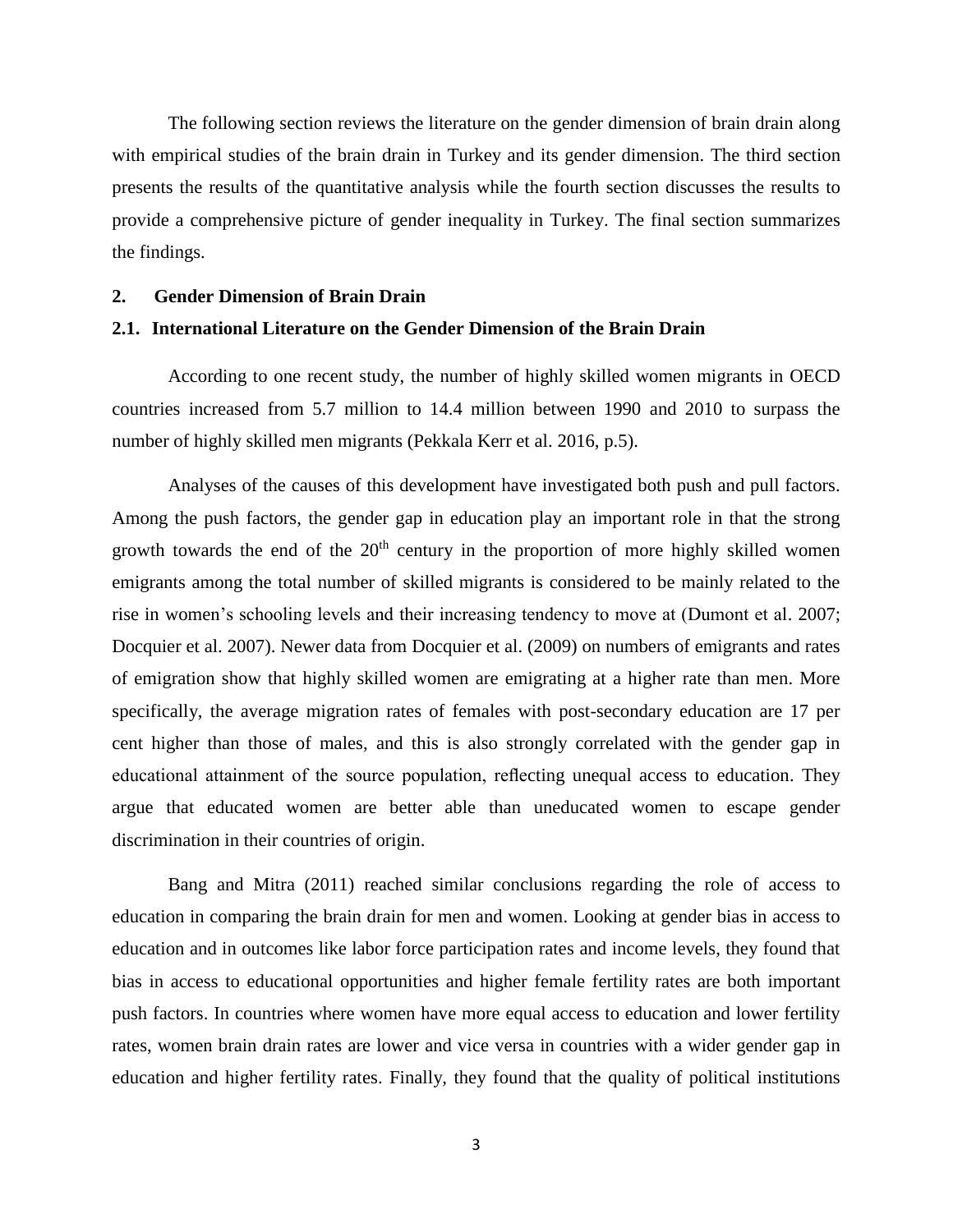affects brain drain of both genders similarly. However, critical approaches to brain drain discourse from a feminist perspective argue that, even when political conditions are considered as a factor influencing decision making, neither gender differences in the experience of political, social and cultural conditions nor the career aspirations of highly skilled women are adequately taken into account (Parvati 2009).

To fill the gap in the gender-specific aspects of the brain drain literature, Nejad (2013) looked at the effects of women's rights on the gender gap in highly-skilled migration. She argued that although women in countries with very low levels of women's rights lack the freedom to migrate, just a small increase in a country's women's rights index increases the female brain drain rate. Nejad and Young (2014) then explored women's rights as a determinant of the female brain drain rate relative to that of men, using women's economic, social and political rights indices from the CIRI Human Rights Dataset and migration flows across OECD and non-OECD countries. They concluded that when women's rights levels are higher in the destination country than the origin country, highly-skilled women are more likely to migrate than men.

The influence of women's rights in origin and destination countries on women's migration decisions is not limited to highly skilled female migrants. Using Gallup World Polls between 2009 and 2013, and measuring gender discrimination in terms of the proportion of female respondents stating that women in their country are not treated with respect and dignity and their desire to migrate, Ruyssen and Salomone (2015) claim that "[o]verall we find that women who do not feel treated with respect and dignity in their country have a stronger desire to move out. Perceived gender discrimination hence positively affects the size of potential female migration" (p.6-7). However, highly skilled, employed and secular women are more likely to turn their plans into action (ibid p.13). One concrete example is the case of Iran. After Khomeini and the Islamic government took power in Iran, the number of individuals with tertiary education and special skills emigrating from Iran increased enormously with a large proportion being women escaping religious and ideological restrictions and gender-based discrimination (Chaichian 2011).

The gender dimension of the migration decision has been noted other studies as well. Nowak (2009) argued that worsening socio-economic conditions in Ghana led to flexibility in gender norms toward migration among female nurses. Focusing on scientists and engineers and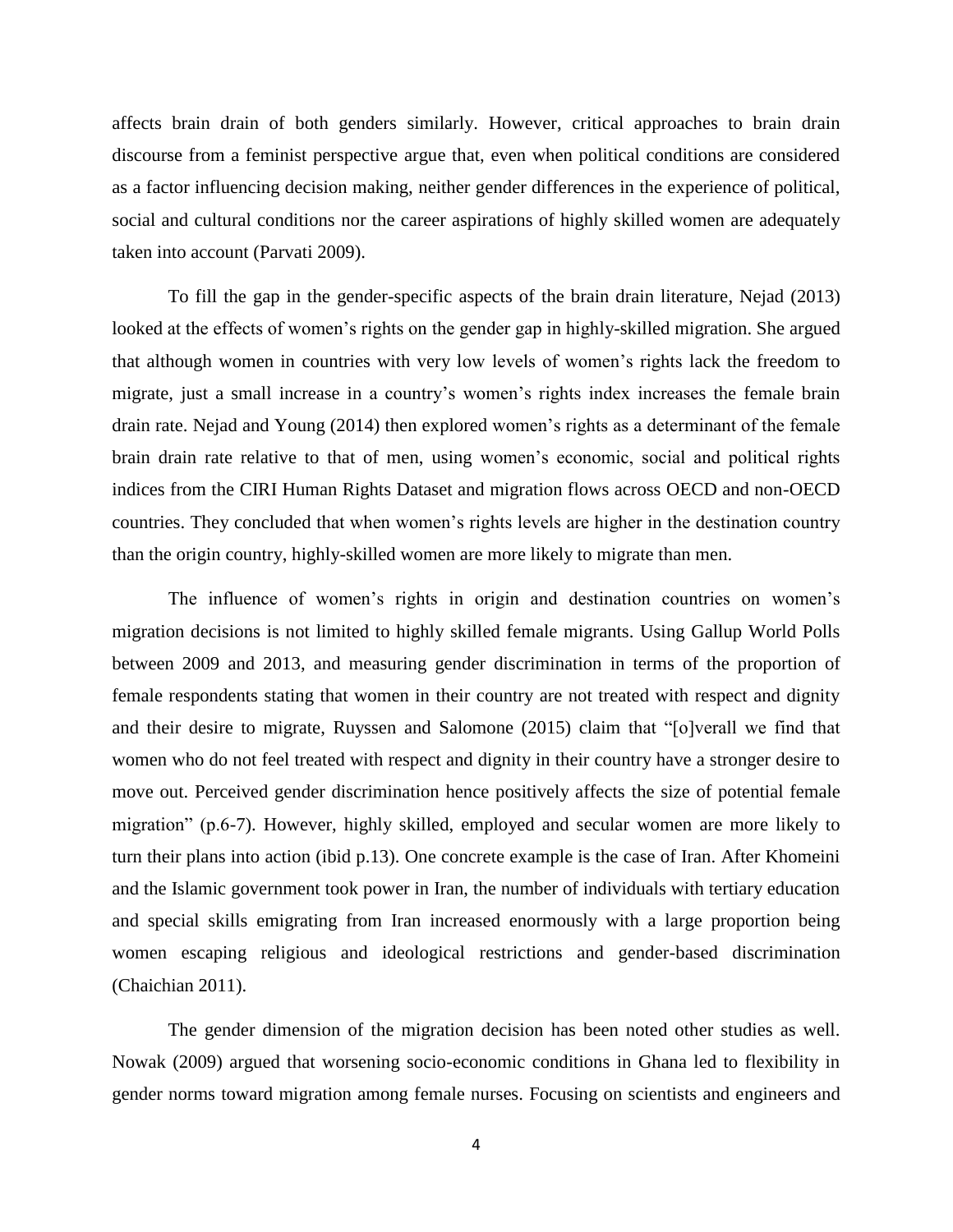students, Zweig and Changgui 1995 showed that Chinese women are less likely to want to return from the US to China as they have more opportunities for career advancement in the US (cited in Murakami 2009). Murakami (2009) also notes that a similar situation in the case of Japan, in line with Ono and Piper (2004).

Spadavechhia (2013) claims that women from Sub-Saharan Africa move to Europe to escape from an environment shaped by strict gender roles that confine them to the household and restrict their access to credit, land and means of production. A very similar situation is noted by Reynolds (2006) for professional women in Nigeria. Klüsener et al. (2015), using a data set prepared by Statistics Lithuania covering Lithuania's entire population in 2011 and linked with data on emigration, found that persistent gender inequality is one possible factor why highly educated women are more likely to emigrate than their male peers. Finally, Alberts and Hazen (2005) report the effect of differing gender roles between the US and the home countries of international students on their (non-)return intentions.

Some researchers, on the other hand, argue that gender inequality is not a significant push factor. Based on original indices for gender inequality in labor market and migration data provided by Docquier et al. (2009) covering 1991-2001, Baudassé and Bazillier (2014) did not confirm the theory that gender inequality in origin countries can be a push factor for women., Similarly, based on data obtained from Botswanan students in their final year in tertiary education between October 2002 and January 2003, Campbell (2007) found no significant gender differences in intention to emigrate. The study also found that men are more likely to prefer to migrate alone. Bartolini et al. (2017), based on a survey conducted in 2013, also failed to find any general gender differences in migration decisions. Finally, Rangelova (2006) showed that, although there is no noticeable differences between men and women in their purposes for migrating, women are more likely to resettle abroad than men. The study also found that Turkish women are more likely to migrate than other ethnicities, specifically from the Bulgarian and Roma communities.

### **2.2. Literature on the Brain Drain in Turkey**

During the 1960s, Turkey was a sending country for western European labor markets, especially Germany, to fulfil their demand for low-skilled manual workers. The general characteristics of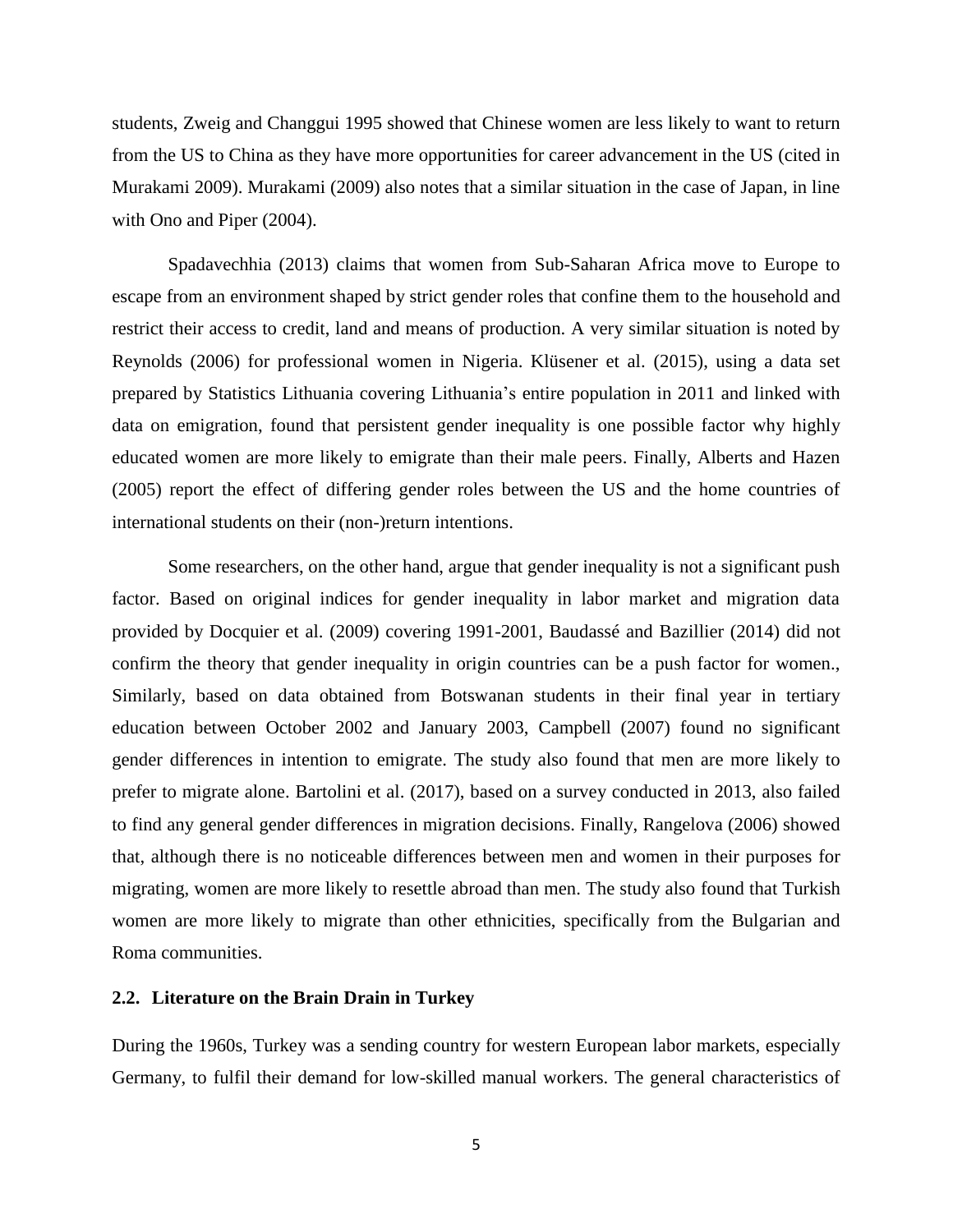this migration can be explained in terms of traditional push and pull factors (Martin 1991), with the dominant feature of the migrant workers being their low skill levels. More specifically, according to Docquier et al. (2007, p.18), out of the top 30 migrant sending countries, Turkey was the fifth largest in 2000 but fourth to last in proportion of skilled emigrants. These comprised only 9 per cent of Turkey's total emigrants, and of these only 36.5 per cent were women – the lowest rate of all 30 countries. Turkey also had the worst figures considering migratory movements in terms of countries of origin and destination, with only 6.3 per cent of Turkish migrants in Germany in 2000 being highly skilled, of which 45.8 per cent were women (Docquier et al. 2011). The USA is another important destination country for the brain drain from Turkey. Of the OECD countries, which are the preferred destination countries for highly skilled migrants, the USA, United Kingdom, Canada and Australia received 70 per cent in 2010, with the USA alone taking 41 per cent (Pekkala Kerr et al. 2016, p.4). The USA is also the most preferred destination country for highly skilled migrants from Turkey. According to an International Institute of Education Report, there were 10,691 Turkish students in the USA during the 2015/16 academic year, making Turkey the thirteenth largest source country, while 469 Turkish students on temporary visas took doctorate degrees in 2015 (387 science and engineering, 82 other fields), rising from 390 in 2005, ranking sixth after China, India, South Korea, Iran and Taiwan.

Despite a sizeable literature on Turkey's migration issue, few studies have focused on the brain drain specifically, including empirical research to investigate the migration of highly skilled workers.

Empirical studies provide a detailed picture of the brain drain in Turkey (see Elveren 2016 for a comprehensive analysis). Early studies from the late 1960s and early 1970s found that the key reason for intending to migrate or remain abroad was low wages in Turkey, although greater opportunities to specialize, and hierarchical authority and political pressures in Turkey were mentioned (Dirican et al. 1968; Kösemen 1968; Oğuzkan 1971; The Turkish Chambers of Engineers and Architects 1972; Uysal 1972).

During the 2000s, new research provided a more comprehensive analysis, dealing with more aspects of migration and applying statistical methods. In addition to low wages and career concerns (Öztürk 2001; Güngör and Tansel 2014; Akman 2014), participants often mentioned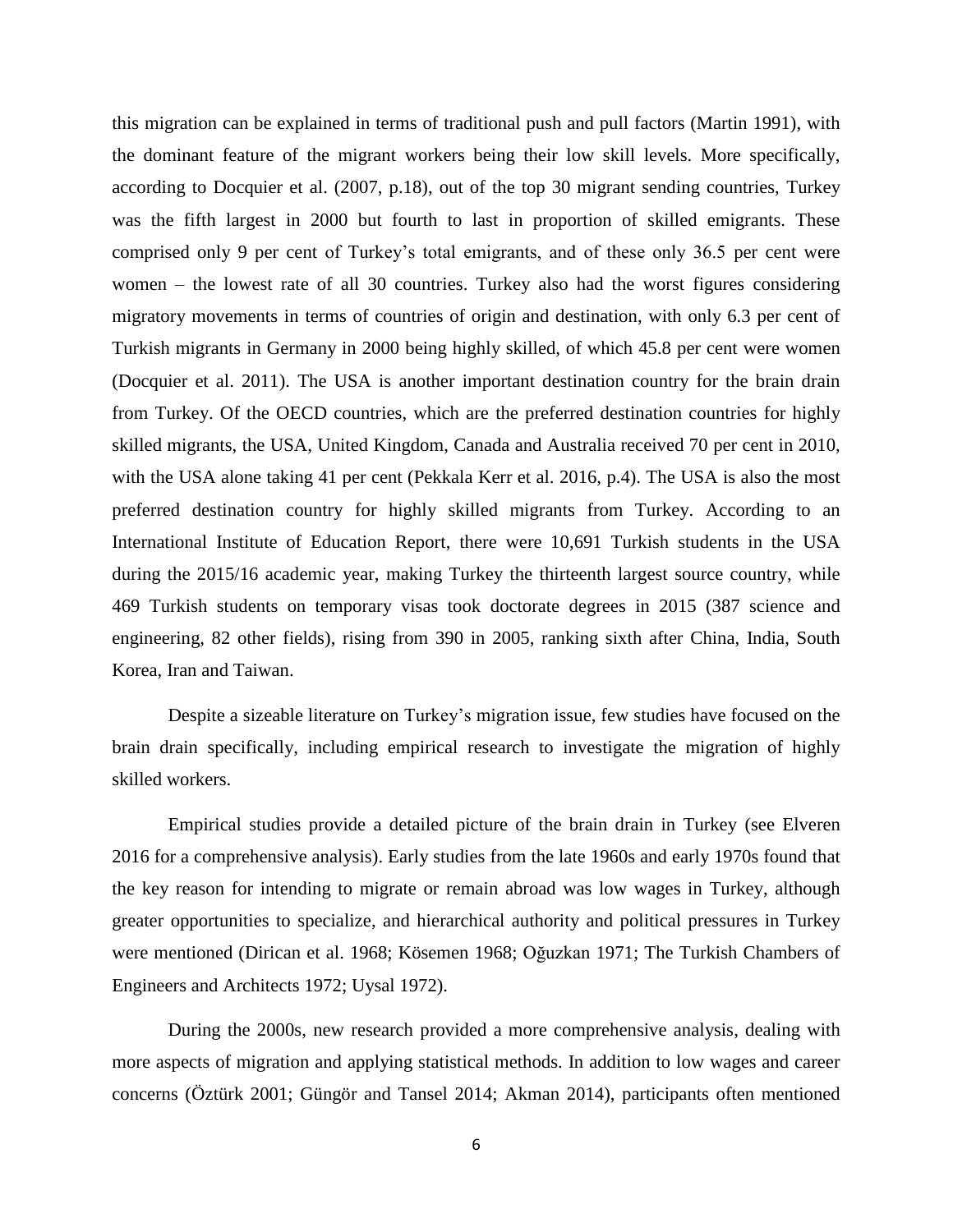lack of respect for science and academics in Turkey, lack of freedom of expression, workplace dissatisfaction and political instability as main push factors (Öztürk 2001; Güngör and Tansel 2008b; Gökbayrak 2009; and Pazarcık 2010).

Finally, over the last decade, while wage differentials between resident countries and Turkey specifically or life standards in general have become secondary factors, political instability and lack of academic freedom or dissatisfaction with general science policy or Turkey's higher education system have become major push factors in emigrants' decisions to stay abroad. Esen (2014), for example, reports that stayers value research opportunities more than their wages, given that Turkey's private universities currently provide a better deal once salary and fringe benefits are considered. For non-returners, lack of academic freedom, fewer academic opportunities and political instability outweigh Turkey's recent economic growth (ibid).

Although none of these studies offers a gender perspective on the brain drain, a few nevertheless provide important, contrasting findings on gender differences in migration and/or return decisions. For example, Akman (2014) found that male students are more likely to intend to work and settle abroad; Mollahaliloğlu et al. (2014) reported that the male physicians are 1.5 times more likely to wish to live abroad; Öztürk (2001) found that female students were not significantly more likely to return to Turkey after graduating than male students; finally, Gökbayrak (2009) could not show gender differences in return decisions due to the limited number of female respondents.

According to Güngör and Tansel (2008a), women students show less tendency to return to Turkey than men, perhaps due to the gender gap in Turkey's labor market and less freedom in social life (p. 3073). On the other hand, Güngör and Tansel (2008b) report that familial issues are more important than individual ones for female professionals ones regarding return decisions while Güngör and Tansel (2014) showed that females are more likely to report their intention to stay abroad than males.

# **3. A Survey on the Brain Drain in Turkey**

Data was collected using two on-line questionnaires, accessible for about 5 months from late 2015 to early 2016: a 46-item questionnaire in English for professionals and a 53-item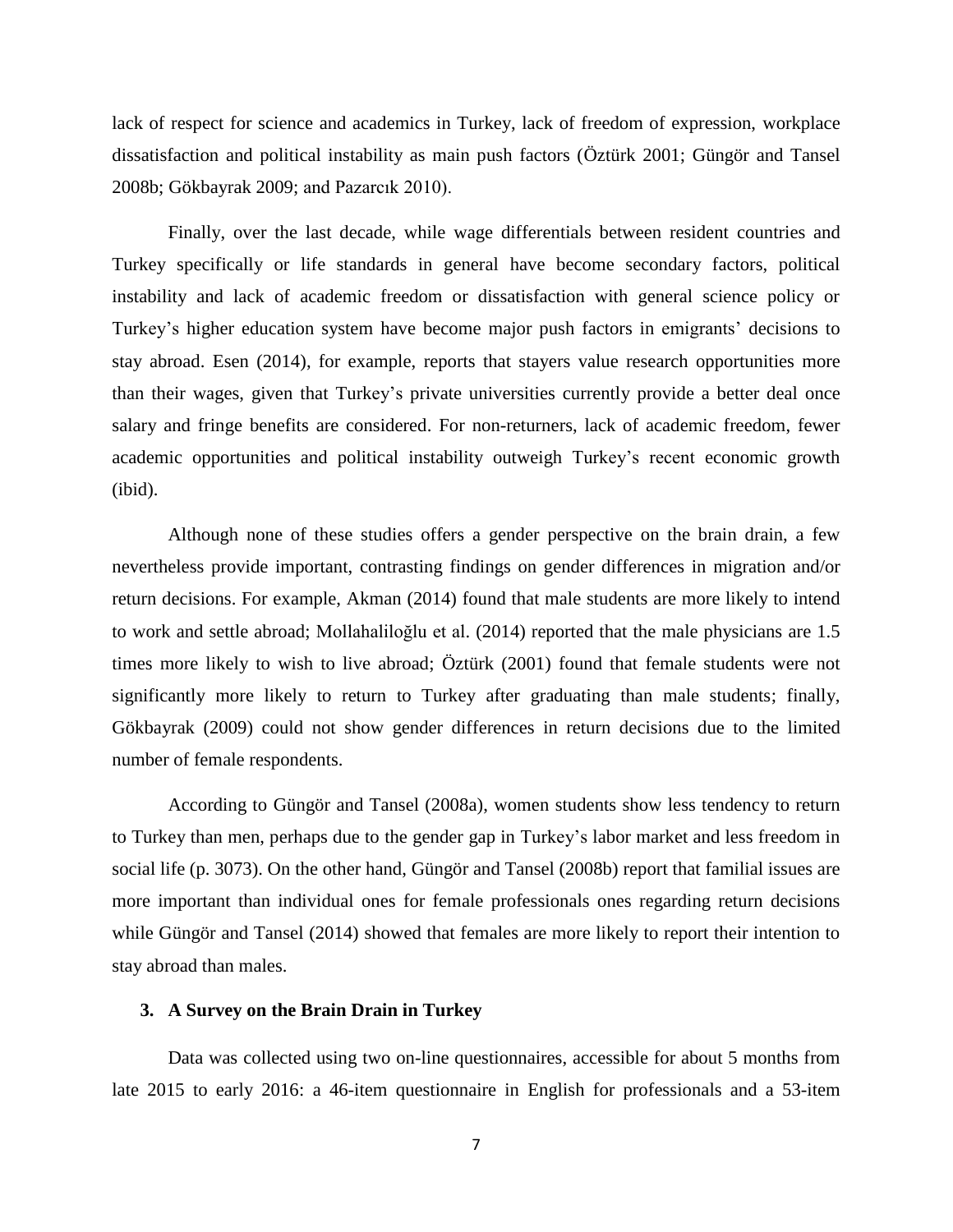questionnaire in both Turkish and in English for students. The questionnaires were mainly based on Güngör (2003) for comparison purposes.

Detailed descriptive statistics and questionnaire responses for the 116 students and 84 professionals who replied to all questions in the relevant survey are presented below in order to measure their intentions (not) to return.

Both groups of emigrants are relatively young, with 82 per cent of students younger than 30 and 77.4 per cent of professionals younger than 40 years old. There is a relatively equal gender distribution: 41.4 (58.6) per cent of students and 33.3 (66.7) per cent of professionals are female (male), with 38 per cent of all participants being female and 62 per cent male. This reasonably balanced distribution enabled us to investigate further possible differentiation.

While 63 per cent of professionals come from İstanbul, Ankara or İzmir, only about 40 per cent of students were born in these three cities. The rest (about 60 per cent) of students come from 46 different provinces across the country. A significant percentage of both students (86.1 per cent) and professionals (82.1 per cent) reside in the US, followed by the UK, Canada and other major European countries.

Regarding qualifications, 42.2 per cent of students' highest degree are master's degrees while 30.2 per cent hold a bachelor's degree and 18.1 per cent a Ph.D. degree. Only 8.3 per cent of professionals only hold a bachelor's degree while 61.9 per cent have a Ph.D. and 26.2 have master's degrees. Of the professionals, 41.7 per cent hold academic positions while 58.3 per cent have non-academic positions. Only 17.9 per cent of professionals received their highest degree from an institution in Turkey, with 73.8 per cent gaining their highest degree in the USA. Conversely, 64.7 per cent of students earned their highest degree in Turkey, compared to 26.7 per cent from the USA.

Respondents were drawn from both natural science and social sciences, and not restricted to a few occupational categories like doctors or engineers. While 56.4 per cent of students are in natural sciences, 43.6 per cent are in social sciences. For professionals, the same ratios are 60.7 per cent and 39.3 per cent, respectively. This relatively balanced distribution of fields allowed us to investigate possible differentiations between these two broad fields.

Our study confirms previous general findings on intentions to migrate and return decisions. One of the most significant results is the positive relationship between initial and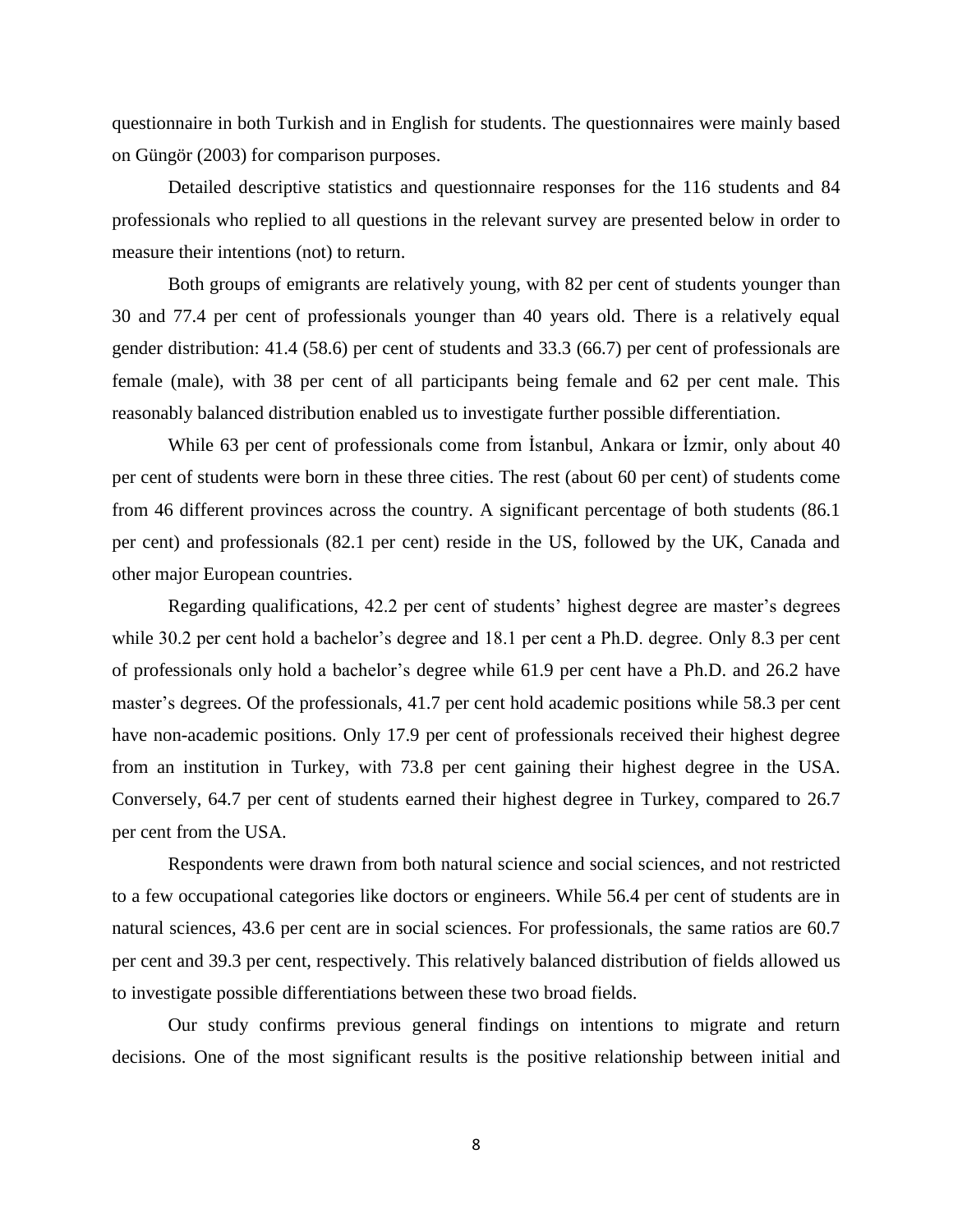current return decisions (see Table 1), which confirms the findings of Gökbayrak (2009) and Güngör and Tansel (2008a, 2008b, 2014).

| Sample          | Pearson    | Spearman   | Kendall    |
|-----------------|------------|------------|------------|
| A11             | $0.370***$ | $0.361***$ | $0.320***$ |
| <b>Students</b> | $0.456***$ | $0.441***$ | $0.397***$ |
| Professionals   | $0.257**$  | $0.311***$ | $0.287***$ |
| Male            | $0.376***$ | $0.370***$ | $0.325***$ |
| Female          | $0.368***$ | $0.336***$ | $0.304***$ |

**Table 1: Correlations between initial current return intentions**

**Note:** \*, \*\* and \*\*\* refer to significance at the 10%, 5% and 1% levels, respectively.

Table 1 shows that there is a significant positive relationship between current and initial return intentions for all occupation groups and genders according to three basic correlation tests. Table 2, however, shows that although there is a positive correlation between 'stay duration abroad' and 'initial non-return intention' for students and females, that relationship, as expected, is more significant between 'stay duration' and 'current non-return intention' for all groups. This highly significant result demonstrates the impact of time spend abroad on non-return decisions, supporting Güngör and Tansel (2008a, 2008b, 2014).

|                 |            | Initial non-return intention |           |            | Current non-return intention |            |  |  |  |
|-----------------|------------|------------------------------|-----------|------------|------------------------------|------------|--|--|--|
| Sample          | Pearson    | Spearman                     | Kendall   | Pearson    | Spearman                     | Kendall    |  |  |  |
| All             | $0.166**$  | $0.132*$                     | $0.114*$  | $0.339***$ | $0.310***$                   | $0.256***$ |  |  |  |
| <b>Students</b> | $0.245***$ | $0.209**$                    | $0.183**$ | $0.394***$ | $0.398***$                   | $0.331***$ |  |  |  |
| Professionals   | 0.050      | 0.020                        | 0.014     | $0.283***$ | $0.240**$                    | $0.204**$  |  |  |  |
| Male            | 0.092      | 0.063                        | 0.052     | $0.297***$ | $0.289***$                   | $0.236***$ |  |  |  |
| Female          | $0.293**$  | $0.238**$                    | $0.211**$ | $0.408***$ | $0.318***$                   | $0.270***$ |  |  |  |

**Table 2: Correlations between initial and current non-return intentions and stay duration** 

Note: \*, \*\* and \*\*\* refer to significance at the 10%, 5% and 1% levels, respectively.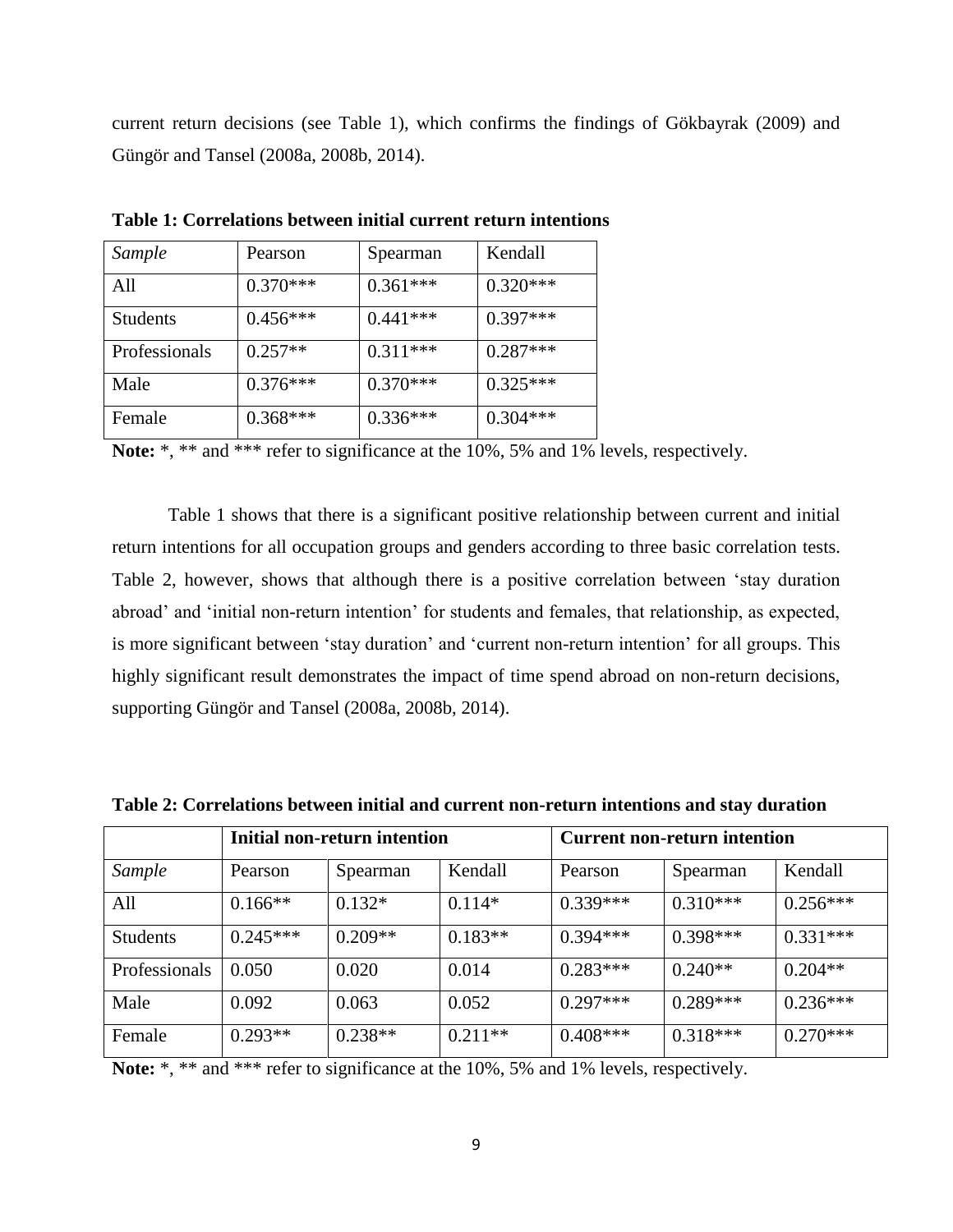As expected, age and initial return decision is not significantly correlated. However, for all groups except professionals, age is positively associated with current non-return decision (Table 3), which is also in line with Güngör and Tansel (2008a, 2008b, 2014), presumably because the costs of migration may be higher for older people, as argued by Güngör (2003).

| Sample          | Pearson  | Spearman | Kendall  | Pearson    | Spearman   | Kendall    |
|-----------------|----------|----------|----------|------------|------------|------------|
| All             | 0.074    | 0.430    | 0.037    | $0.412***$ | $0.414***$ | $0.352***$ |
| <b>Students</b> | $-0.057$ | $-0.076$ | $-0.067$ | $0.236**$  | $0.237**$  | $0.206**$  |
| Professionals   | 0.135    | 0.130    | 0.118    | 0.104      | 0.089      | 0.080      |
| Male            | 0.071    | 0.043    | 0.037    | $0.408***$ | $0.416***$ | $0.348***$ |
| Female          | 0.078    | 0.043    | 0.037    | $0.430***$ | $0.421***$ | $0.371***$ |

**Table 3: Correlations between initial non-return intention and age group** 

**Note:** \*, \*\* and \*\*\* refer to significance at the 10%, 5% and 1% levels, respectively.

The study's second main finding is that both students and professionals who received their degree from a foreign university are more to not intend to return, which also supports Güngör and Tansel (2008a, 2008b, 2014), although this is not true for initial return intentions. Third, social science graduates (both students and professionals) graduates are more likely to intend to return than natural science graduates.

Finally, there is a highly significant negative correlation between length of experience abroad and current return intention. That is, those who have spent more time abroad are less likely to intend to return; those who initially decided to stay abroad are likely to intend to stay currently, and this decision becomes stronger over time.

Our study also reveals some significant gender differentiations. One difference is that current non-return intentions are significantly higher than initial non-return intentions for women.

Table 4 shows the differences between initial and current stay intentions by occupational group and gender. While the proportion of male students intending to stay increased by 50 per cent (from 13.2 to 17.7 per cent), it increased by almost 100 per cent for female students (from 14.6 to 27.0 per cent). Similarly, the proportion of male professionals intending to stay increased by 100 per cent (from 23.2 to 50 per cent), the increase was over 250 per cent for female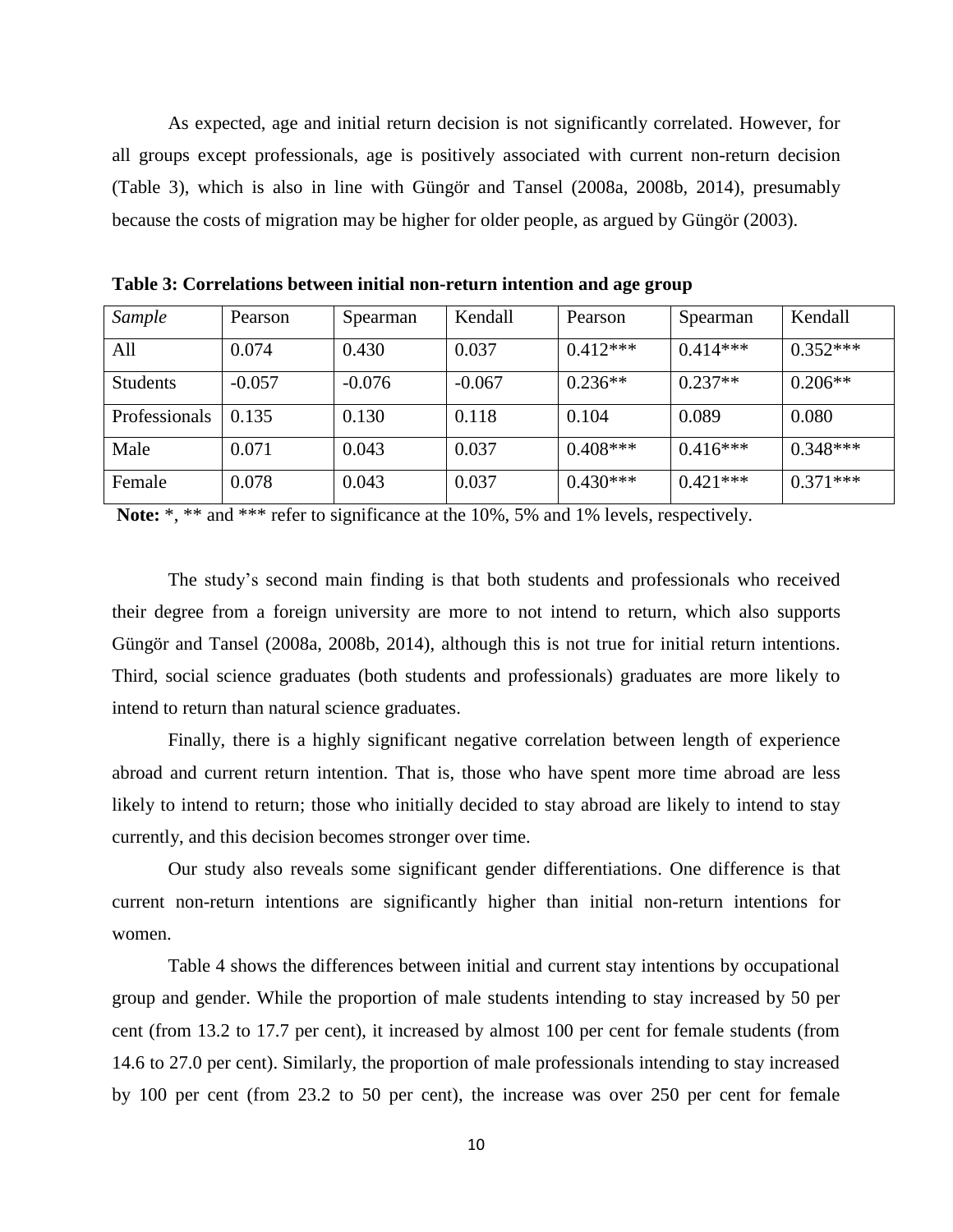professionals (from 17.9 to 64.3 per cent). It seems reasonable to argue that women are more likely to appreciate living abroad due to the greater opportunities there (or the lack of opportunities in their home country).

|                  |                 | <b>Initial return intentions</b> |       |               |        |       |  |  |  |
|------------------|-----------------|----------------------------------|-------|---------------|--------|-------|--|--|--|
|                  | <b>Students</b> |                                  |       | Professionals |        |       |  |  |  |
|                  | Male            | Female                           | Total | Male          | Female | Total |  |  |  |
| Return           | 57.4            | 45.8                             | 52.6  | 42.9          | 57.1   | 47.6  |  |  |  |
| Undecided        | 29.4            | 39.6                             | 33.6  | 33.9          | 25.0   | 31.0  |  |  |  |
| <b>Stay</b>      | 13.2            | 13.8<br>14.6                     |       |               | 17.9   | 21.4  |  |  |  |
|                  |                 | <b>Current return intentions</b> |       |               |        |       |  |  |  |
| Return           | 54.4            | 35.5                             | 46.5  | 7.1           | 3.6    | 6.0   |  |  |  |
| Undecided        | 27.9            | 37.5                             | 31.9  | 42.9          | 32.1   | 39.3  |  |  |  |
| <b>Stay</b>      | 17.7            | 27.0                             | 21.6  | 50            | 64.3   | 54.7  |  |  |  |
| $\boldsymbol{n}$ | 68              | 48                               | 116   | 56            | 28     | 84    |  |  |  |

**Table 4: Initial and current return intentions (%)**

The second finding is that females are more likely to go abroad again. Those who reported their intention to return were also asked if they planned to return abroad again. Table 5 presents the answers to this question by gender.

**Table 5: Plan to go abroad again by occupation and gender (%)**

|                  | <b>Students</b> |            |       | Professionals |            |       | Total |            |       |  |
|------------------|-----------------|------------|-------|---------------|------------|-------|-------|------------|-------|--|
|                  | Male            | Femal<br>e | Total | Male          | Femal<br>e | Total | Male  | Femal<br>e | Total |  |
| Yes              | 24.5            | 43.8       | 31.8  | 10.7          | 20.0       | 13.2  | 19.8  | 38.1       | 26.0  |  |
| Maybe            | 52.8            | 43.8       | 49.4  | 75.0          | 40.0       | 65.8  | 60.5  | 42.9       | 54.5  |  |
| N <sub>o</sub>   | 22.6            | 12.5       | 18.8  | 14.3          | 40.0       | 21.2  | 19.8  | 19.1       | 19.5  |  |
| $\boldsymbol{N}$ | 53              | 32         | 85    | 28            | 10         | 38    | 81    | 42         | 123   |  |

Students: Chi Squared  $(2) = 3.744$ ; Professionals: Chi Squared  $(2) = 4.169$ ; Total: Chi Squared

 $(2) = 5.163*$  **Note:**  $*$  refers to significance at the 10% level.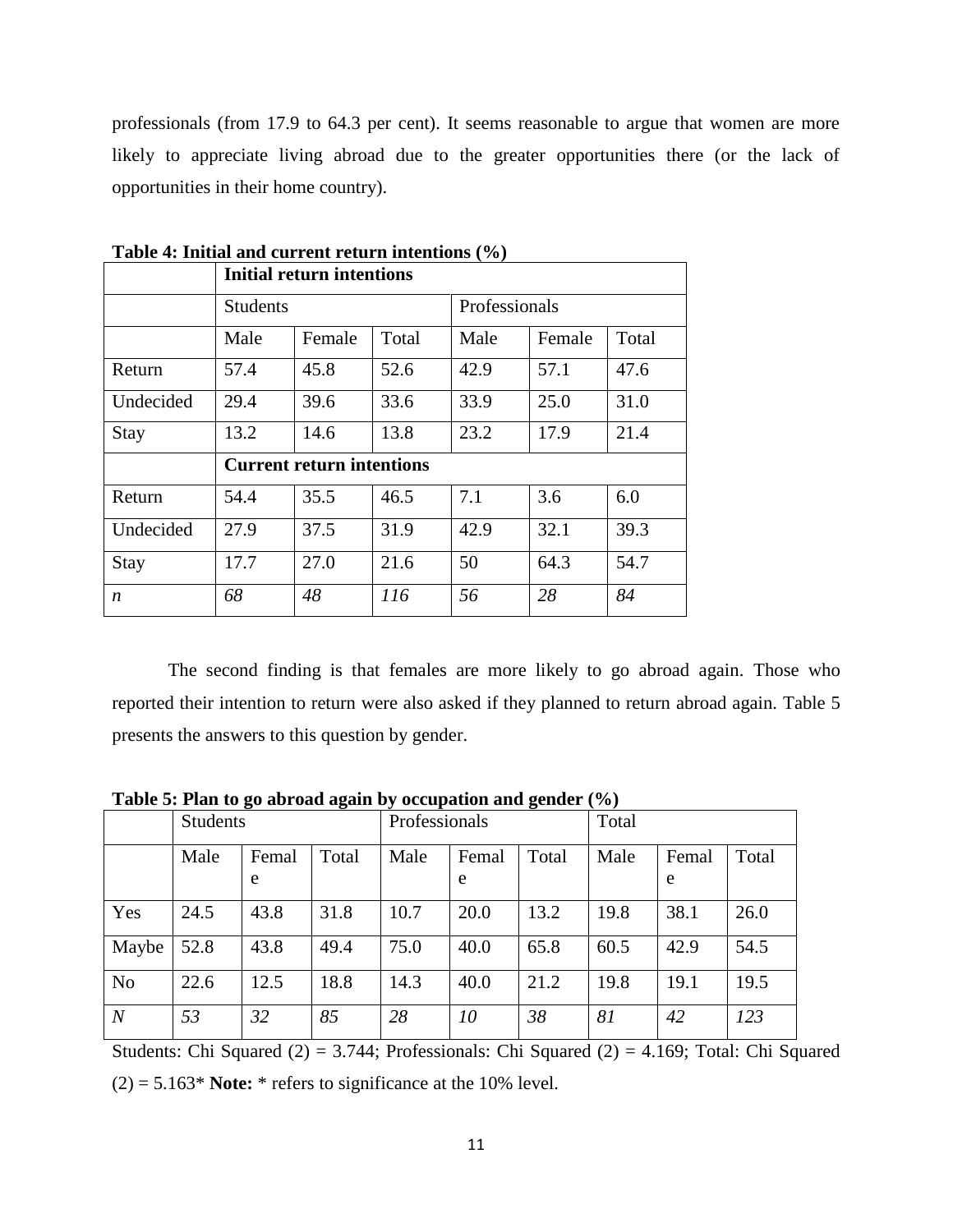Notably, a higher proportion of students (31.8 per cent) than professionals (13.2 per cent) intend to return. There is also a significant difference between genders for both students and professionals. While 24.5 per cent of male students plan to return abroad, 43.8 per cent female students do. Similarly, nearly twice as many female professionals plan to go abroad again than male professionals (20.0 versus 10.7 per cent).

The third finding, perhaps the most significant one, is the difference in the emphasis that female and male students give regarding push factors. Tables 6 and 7 show two important points. First, while there are no differences between the push and pull factors reported by male and female professionals (except for two cases), there are highly significant gender differences for students. Second, particularly for students, the differentiation is far clearer for push than pull factors.

|                                                  |      | <b>Students</b> |                | Professionals |        |         |
|--------------------------------------------------|------|-----------------|----------------|---------------|--------|---------|
|                                                  | Male | Female          | Chi<br>Squared | Male          | Female | Chi     |
| <b>PUSH</b>                                      |      |                 |                |               |        | Squared |
|                                                  |      |                 |                |               |        |         |
| Low income in my occupation                      | 57.6 | 66.7            | 0.932          | 61.1          | 64.3   | 0.079   |
| Little opportunity for advancement in occupation | 65.2 | 86.7            | $6.418**$      | 55.6          | 82.1   | 5.702** |
| Limited job opportunity in specialty             | 60.6 | 75.6            | 2.691          | 59.3          | 75.0   | 1.999   |
| No opportunity for advanced training             | 43.9 | 66.7            | 5.556**        | 37.0          | 60.7   | 4.177** |
| Away from research centers and advances          | 63.6 | 80.0            | $3.430*$       | 53.7          | 57.1   | 0.088   |
| Lack of financial resources for business         | 30.3 | 42.2            | 1.668          | 35.2          | 28.6   | 0.365   |
| Less than satisfying social/cultural life        | 30.3 | 48.9            | 3.930**        | 35.2          | 39.3   | 0.135   |
| Bureaucracy, inefficiencies                      | 71.2 | 80.0            | 1.096          | 79.6          | 78.6   | 0.013   |
| Political pressures, discord                     | 66.7 | 84.4            | 4.382**        | 85.2          | 89.3   | 0.267   |
| Lack of social security                          | 48.5 | 68.9            | 4.539**        | 61.1          | 57.1   | 0.121   |
| Economic instability, uncertainty                | 58.1 | 84.4            | 8.094***       | 81.5          | 89.3   | 0.842   |
| <b>PULL</b>                                      |      |                 |                |               |        |         |
| Higher salary or wage                            | 68.2 | 64.4            | 0.168          | 66.7          | 78.6   | 1.262   |
| Greater advancement opportunity in profession    | 80.3 | 88.9            | 1.452          | 77.8          | 85.7   | 0.740   |

**Table 6: Push and pull Factors rated as 'important' or 'very important' (%)**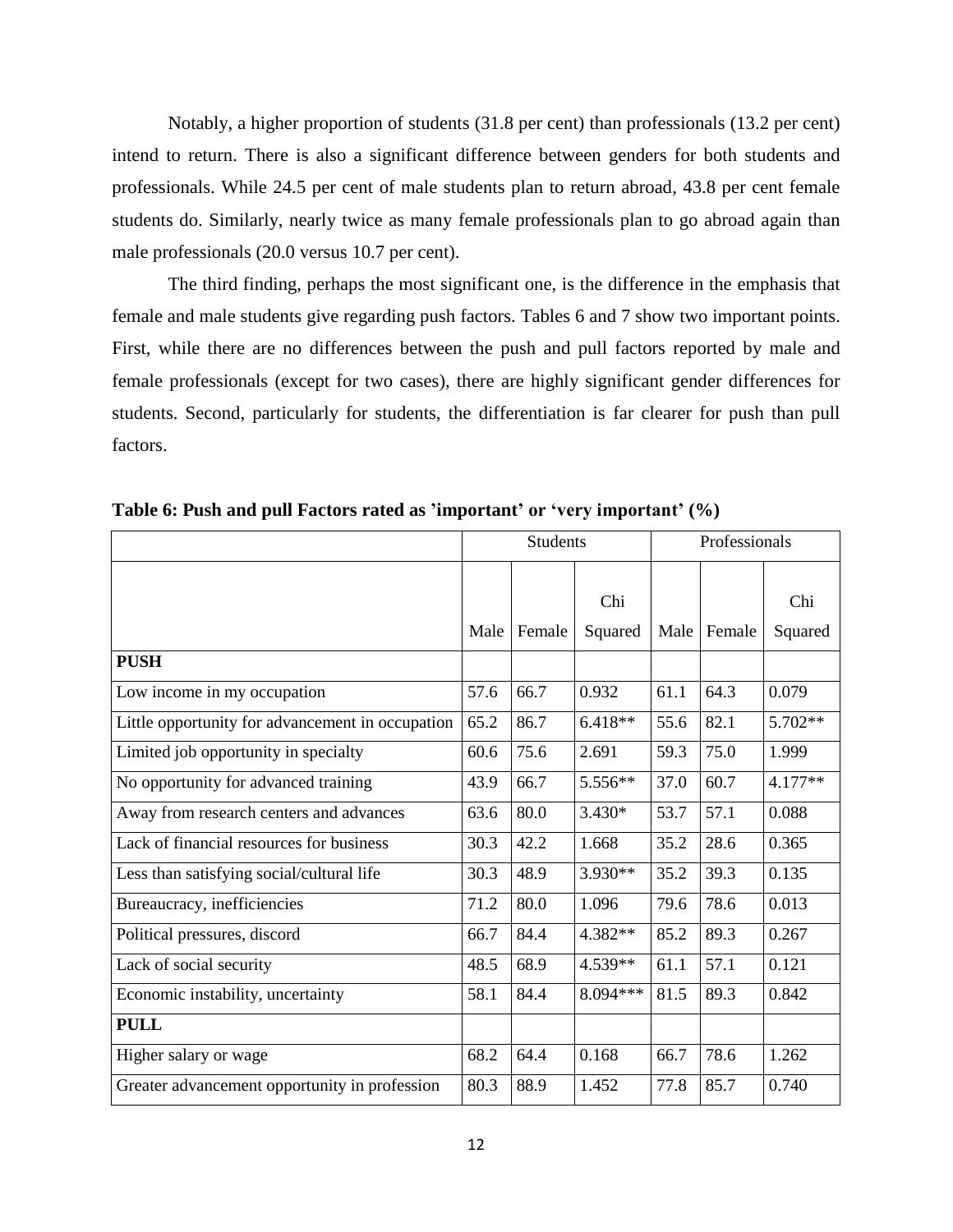| Better work environment                       | 65.5 | 77.8 | 2.042     | 66.7 | 82.1 | 2.188 |
|-----------------------------------------------|------|------|-----------|------|------|-------|
| Greater job availability in specialization    | 72.7 | 77.8 | 0.362     | 70.4 | 78.6 | 0.632 |
| Greater opportunities to develop specialty    | 77.2 | 88.9 | 2.444     | 79.6 | 71.4 | 0.697 |
| More organized, ordered environment           | 65.2 | 80.0 | 2.875*    | 77.8 | 85.7 | 0.740 |
| More satisfying social/cultural life          | 37.9 | 53.3 | 2.592     | 50.0 | 39.3 | 0.851 |
| Proximity to research and innovation centers  | 68.2 | 80.0 | 1.895     | 59.3 | 64.3 | 0.196 |
| Spouse's preference or job                    | 28.8 | 35.6 | 0.568     | 48.2 | 50.0 | 0.025 |
|                                               | 25.8 | 60.0 | 13.112**  | 64.8 | 67.9 | 0.076 |
| Better educational opportunities for children |      |      | $\ast$    |      |      |       |
| Need to finish /continue with current project | 25.8 | 44.4 | $4.205**$ | 31.5 | 25.0 | 0.374 |
| $\overline{N}$                                | 66   | 45   |           | 54   | 28   |       |

Note: \*, \*\* and \*\*\* refer to significance at the 10%, 5% and 1% levels, respectively.

# **Table 7: Push and pull factors rated as 'important' or 'very important' (%) (students and professionals)**

|                                                    |      |        | Chi       |
|----------------------------------------------------|------|--------|-----------|
|                                                    | male | female | Squared   |
| <b>PUSH</b>                                        |      |        |           |
| Low income in my occupation                        | 59.2 | 65.8   | 0.833     |
| Little opportunities for advancement in occupation | 60.8 | 84.9   | 12.539*** |
| Limited job opportunities in specialty             | 60.0 | 75.3   | 4.748**   |
| No opportunity for advanced training               | 40.8 | 64.4   | 10.070*** |
| Away from research centers and advances            | 59.2 | 71.2   | 2.859*    |
| Lack of financial resources for business           | 32.5 | 37.0   | 0.406     |
| Less satisfying social/cultural life               | 32.5 | 45.2   | $3.133*$  |
| Bureaucracy, inefficiencies                        | 75.0 | 79.5   | 0.503     |
| Political pressures, discord                       | 75.0 | 86.3   | $3.528*$  |
| Lack of social security                            | 54.2 | 64.4   | 1.945     |
| Economic instability, uncertainty                  | 69.2 | 86.3   | 7.234***  |
| <b>PULL</b>                                        |      |        |           |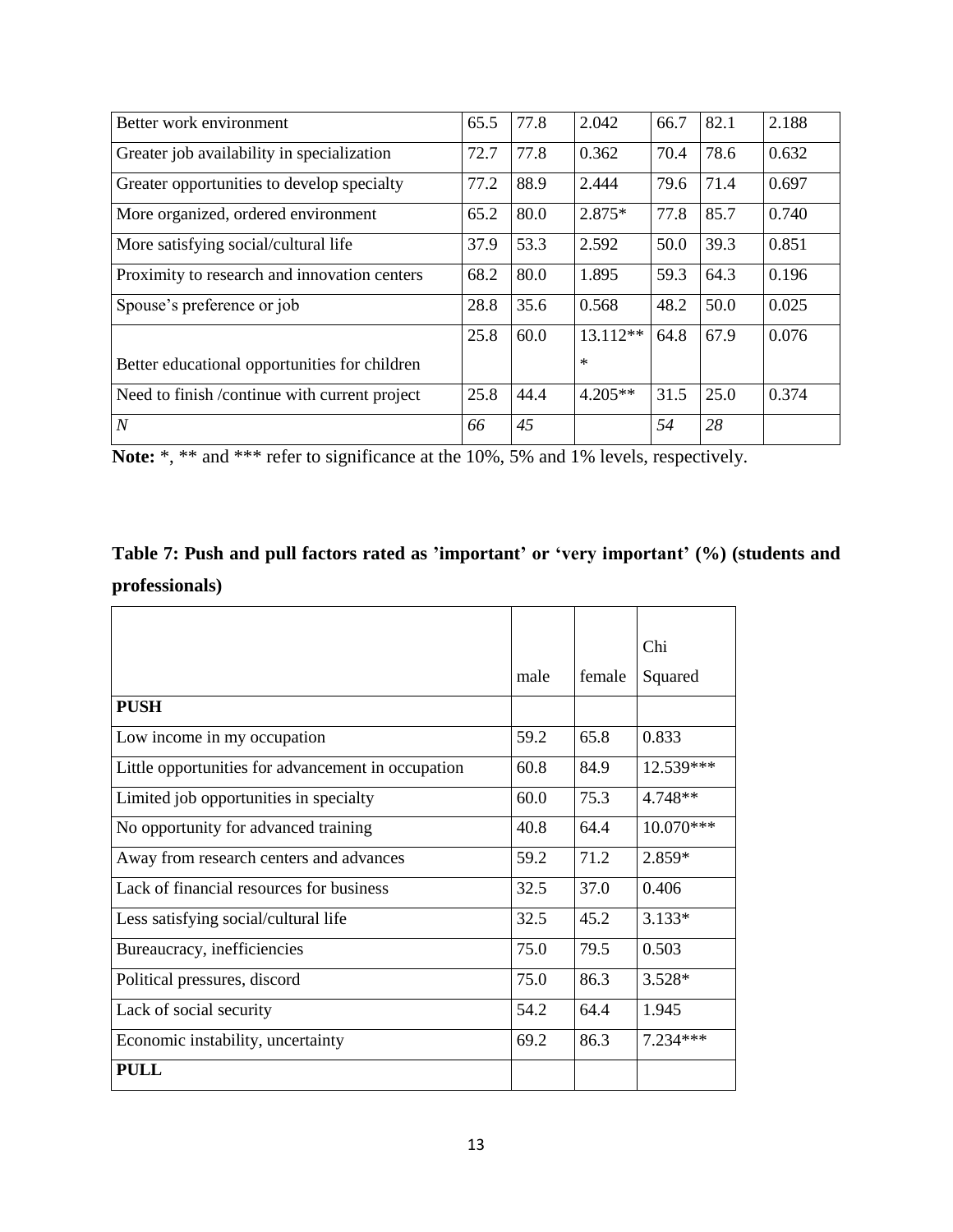| Higher salary or wage                         | 67.5       | 69.9 | 0.117    |
|-----------------------------------------------|------------|------|----------|
| Greater advancement opportunity in profession | 79.2       | 87.7 | 2.262    |
| Better work environment                       | 65.8       | 79.5 | 4.087**  |
| Greater job availability in specialization    | 71.2       | 78.1 | 0.973    |
| Greater opportunities to develop specialty    | 79.3       | 82.2 | 0.419    |
| More organized, ordered environment           | 70.8       | 82.2 | $3.134*$ |
| More satisfying social/cultural life          | 43.3       | 48.0 | 0.390    |
| Proximity to research and innovation centers  | 64.2       | 74.0 | 2.002    |
| Spouse's preference or job                    | 37.5       | 41.1 | 0.247    |
| Better educational opportunities for children | 43.3       | 63.0 | 7.034*** |
| Need to finish /continue with current project | 28.3       | 37.0 | 1.572    |
| $\boldsymbol{N}$                              | <i>120</i> | 73   |          |

|  |  |  |  | <b>Note:</b> *, ** and *** refer to significance at the 10%, 5% and 1% levels, respectively. |  |  |  |  |  |  |  |
|--|--|--|--|----------------------------------------------------------------------------------------------|--|--|--|--|--|--|--|
|--|--|--|--|----------------------------------------------------------------------------------------------|--|--|--|--|--|--|--|

The findings in Table 6 and 7 deserve a closer look as there is a clear overlap between the factors that women emphasize statistically significantly more than men and the gender gap in Turkey's labor market, particularly regarding "little opportunities for advancement in occupation", "limited job opportunities in specialty" "no opportunity for advanced training", "less satisfying social/cultural life", "political pressures, discord" and "economic instability, uncertainty".

Regarding pull factors, it is striking, but perhaps not unexpected, that while "better educational opportunities for children" is an important pull factor for only 25.8 percent of male students, it is considered important by 60 percent of female students.

Finally, we used a regression analysis to test if being female affected return intentions. The results presented in Table 8 suggest a weak association between being female and non-return intention. According to Model 1, initially expressing intention to stay, being initially undecided and having support from the family increase the likelihood of non-return intentions. Similarly, being professional, being female, staying abroad for longer and being in a higher age group also increase non-return intentions. Model 2, which included all pull and push factors, indicated that being female and staying abroad for longer time do not significantly increase the probability of non-return intentions. All other the significant variables in Model 1 were significant in Model 2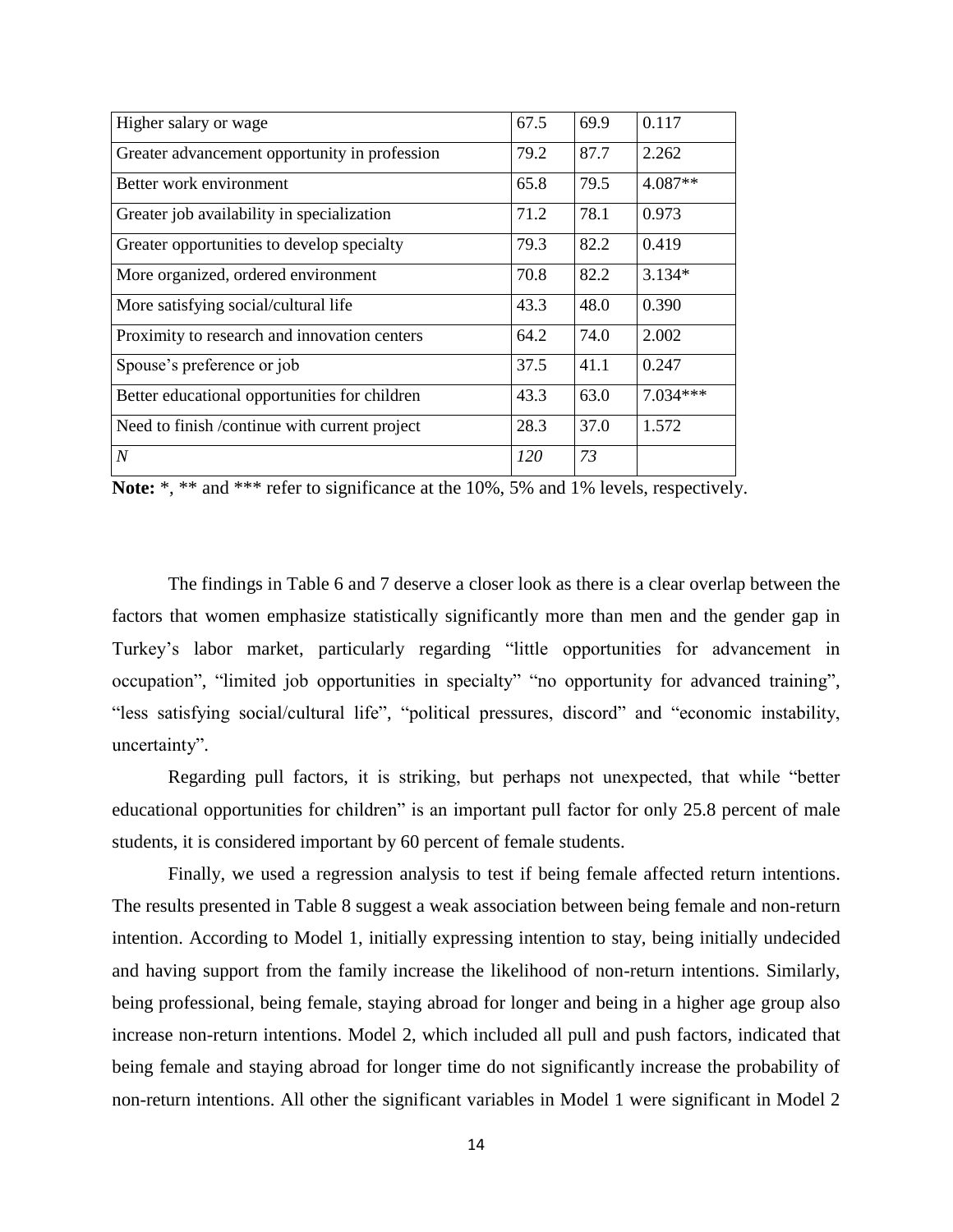as well. Model 2 shows that those who emphasize the push factors of low income in one's occupation and bureaucracy, inefficiencies and the pull factors of greater job availability in specialization and better educational opportunity for children are more likely to express nonreturn intentions.

|  |  |  | Table 8: A Regression Analysis of non-return intentions |  |
|--|--|--|---------------------------------------------------------|--|
|--|--|--|---------------------------------------------------------|--|

|                                                    | Model1     | Model 2    |
|----------------------------------------------------|------------|------------|
| Female                                             | $0.497*$   | 0.369      |
|                                                    | (0.280)    | (0.332)    |
| Age                                                | $0.399**$  | $0.444**$  |
|                                                    | (0.180)    | (0.202)    |
| Age2                                               | $-0.005**$ | $-0.006**$ |
|                                                    | (0.003)    | (0.003)    |
| Initial return decision (undecided)                | $1.021***$ | $1.351***$ |
|                                                    | (0.303)    | (0.347)    |
| Initial return decision (stay)                     | $1.990***$ | $2.465***$ |
|                                                    | (0.439)    | (0.484)    |
| Stay duration                                      | $0.087**$  | 0.059      |
|                                                    | (0.042)    | (0.049)    |
| Family support                                     | $0.514***$ | $0.509***$ |
|                                                    | (0.148)    | (0.174)    |
| Professional                                       | $0.765*$   | $1.013**$  |
|                                                    | (0.411)    | (0.447)    |
| <b>Push Factors</b>                                |            |            |
|                                                    |            | $0.960**$  |
| Low income in my occupation                        |            | (0.440)    |
|                                                    |            | $-0.259$   |
| Little opportunities for advancement in occupation |            | (0.520)    |
|                                                    |            | $-0.457$   |
| Limited job opportunities in specialty             |            | (0.438)    |
|                                                    |            | 0.028      |
| No opportunity for advanced training               |            | (0.438)    |
|                                                    |            | 0.124      |
| Away from research centers and advances            |            | (0.452)    |
|                                                    |            | $-0.251$   |
| Lack of financial resources for business           |            | (0.341)    |
|                                                    |            | 0.341      |
| Less satisfying social/cultural life               |            | (0.374)    |
|                                                    |            | $0.771*$   |
| Bureaucracy, inefficiencies                        |            | (0.459)    |
| Political pressures, discord                       |            | 0.332      |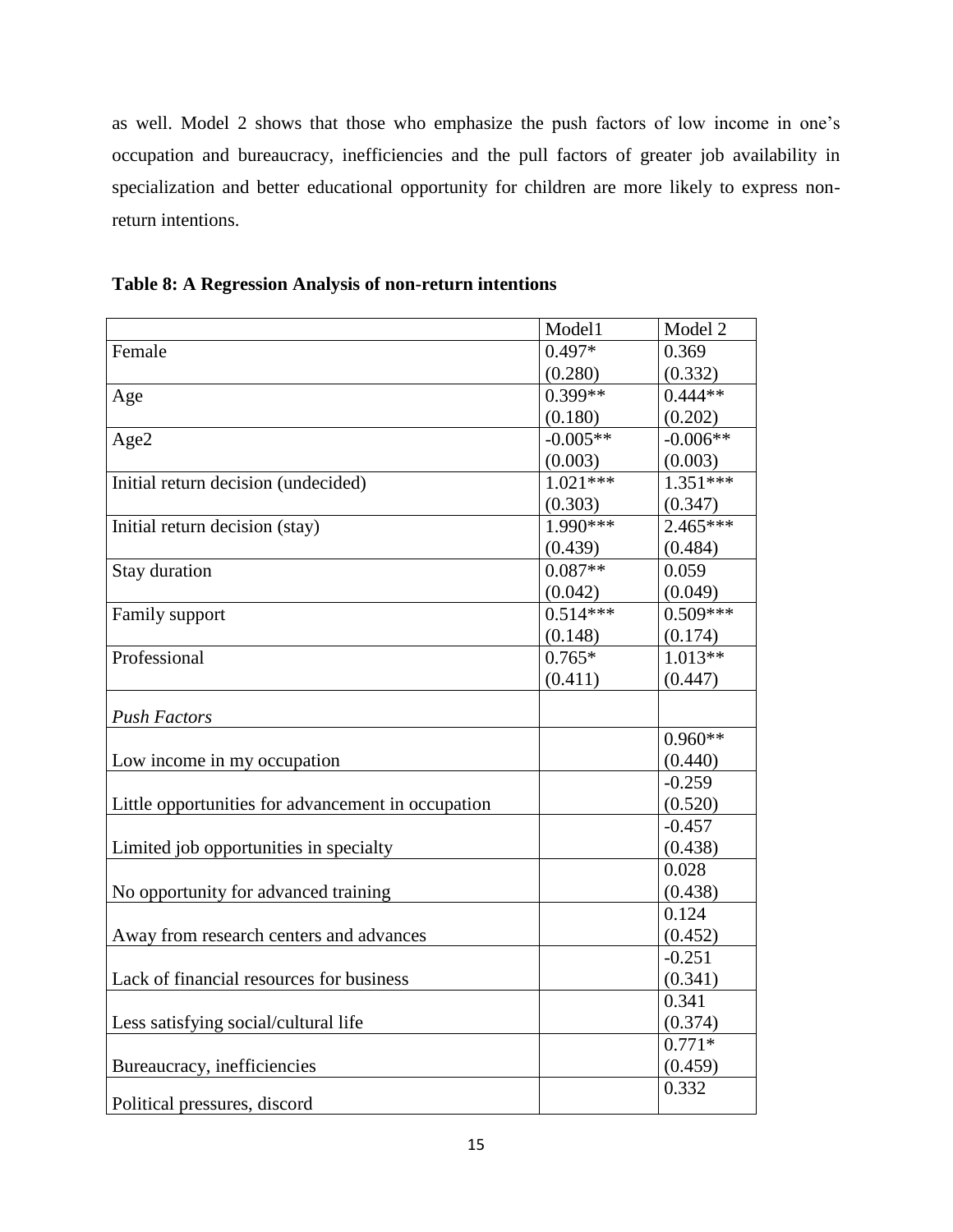|                                                |     | (0.544)   |
|------------------------------------------------|-----|-----------|
|                                                |     | $-0.572$  |
| Lack of social security                        |     | (0.388)   |
|                                                |     | 0.165     |
| Economic instability, uncertainty              |     | (0.482)   |
|                                                |     |           |
| <b>Pull Factors</b>                            |     |           |
|                                                |     | $-0.242$  |
| Higher salary or wage                          |     | (0.437)   |
|                                                |     | 0.763     |
| Greater advancement opportunity in profession  |     | (0.592)   |
|                                                |     | $-0.241$  |
| Better work environment                        |     | (0.442)   |
|                                                |     | $1.080**$ |
| Greater job availability in specialization     |     | (0.489)   |
|                                                |     | $-0.128$  |
| Greater opportunities to develop specialty     |     | (0.540)   |
|                                                |     | $-0.299$  |
| More organized, ordered environment            |     | (0.446)   |
|                                                |     | 0.233     |
| More satisfying social/cultural life           |     | (0.380)   |
|                                                |     | 0.025     |
| Proximity to research and innovation centers   |     | (0.413)   |
|                                                |     | $-0.133$  |
| Spouse's preference or job                     |     | (0.346)   |
|                                                |     | $0.692*$  |
| Better educational opportunities for children  |     | (0.374)   |
|                                                |     | $-0.486$  |
| Need to finish / continue with current project |     | (0.358)   |
| Observations                                   | 199 | 192       |

Note: \*, \*\* and \*\*\* refer to significance at the 10%, 5% and 1% levels, respectively.

# **4. The Gender Gap and Gender Inequality in Turkey**

As reported above, this study found a strong overlap between the push and pull factors that females emphasize in Table 7 in and the gender gap in Turkey's labor market. In this section, we explain how gender inequality in Turkey is a major push factor for females in Turkey regarding decisions to emigrate and not return once they are abroad.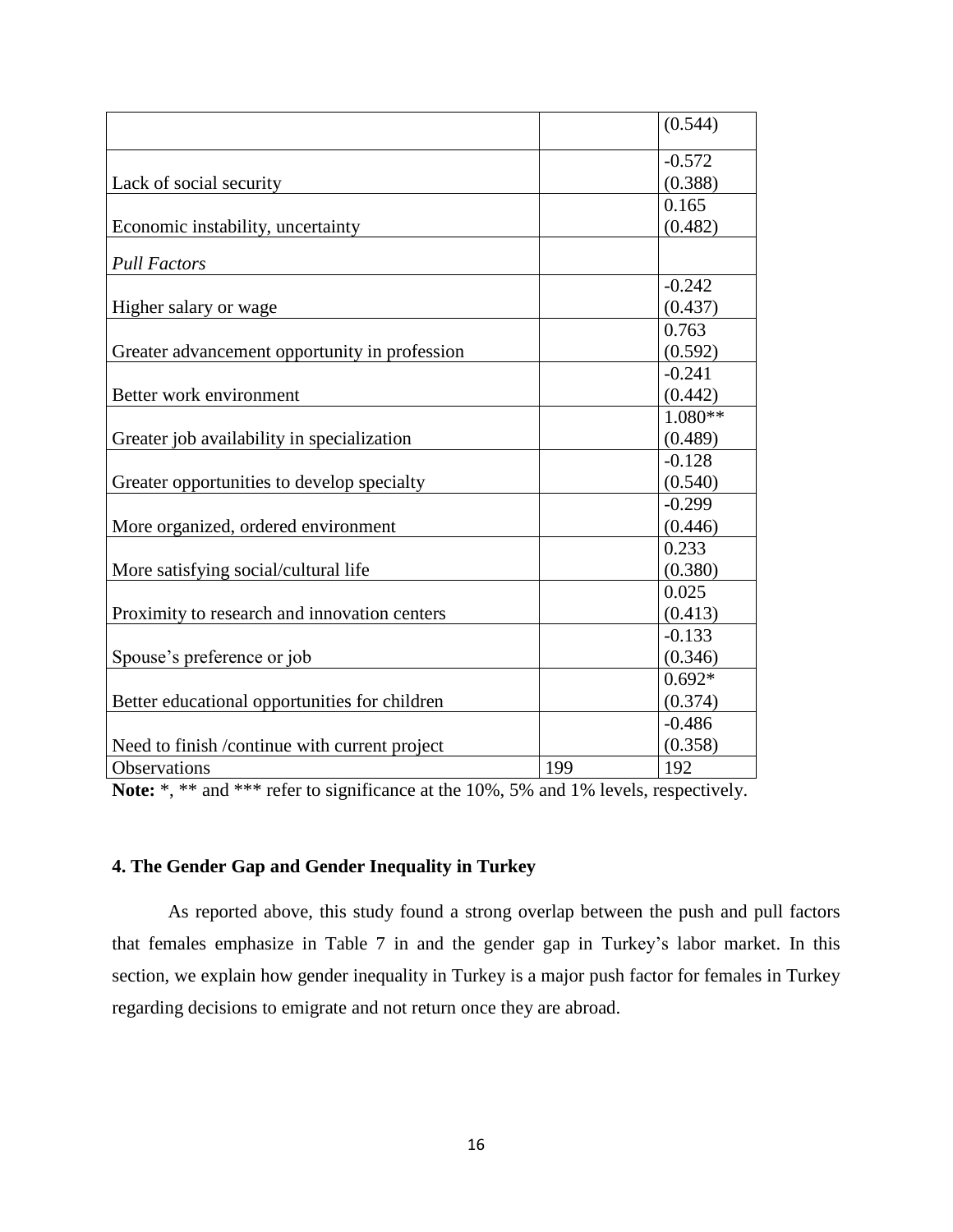# *Gender Gap and Women's Rights in Turkey*

According to the UN Human Development Index 2016, Turkey ranks 71st with an index value of 0.767 (0.724 for females and 0.797 for males) among countries with high human development. In the Gender Development Index (2015), Turkey has an index value of 0.908, placing it in the fourth group comprising countries with medium to low gender equality in HDI achievements. Besides gender differences in expected and mean years of schooling, there is a major gap in estimated gross national income per capita (in 2011 PPP \$) of 10,648\$ for females and 27,035\$ for males.

Regarding the Gender Inequality Index (2015), Turkey has a value of 0.328, placing it 69th. More specifically, whereas 43.5 per cent of females have at least some secondary education, 64.8 per cent of males do. The labor force participation rate is 30.4 per cent for females but 71.4 per cent for males. This huge gender disparity in labor force participation helps explain the massive gender gap in gross national income per capita mentioned above. Finally, women hold only 14.9 per cent of parliamentary seats, highlighting the low level of women's political representation in Turkey.

Because Turkey's EU candidateship requires harmonization with the EU acquis during the accession period starting in 2004, the government in Turkey has revised the legislature from the perspective of gender equality, removing almost every discriminatory aspect in laws and directives. Nevertheless, discriminatory mentalities and practices continue. Thus, indices dealing with gender inequalities need to go beyond legal regulations to capture the real dimensions of inequalities. According to the country scores and sub-indices in the OECD Social Institutions  $\&$ Gender Index Synthesis Report (2014), Turkey has a low level of discrimination regarding discriminatory family codes, restricted physical integrity, and restricted resources and assets but a high level of discrimination against daughters and restricted civil liberties (p.62).

The report also notes that challenges remain across OECD countries regarding unpaid care work, on which women spend on average more than twice as much time as men. However, in Japan, Korea and Turkey, this increases to five times more (ibid, p.26) The unequal distribution of paid and unpaid work between men and women in Turkey is the leading injustice in the country's social structure, which has both economic and political consequences,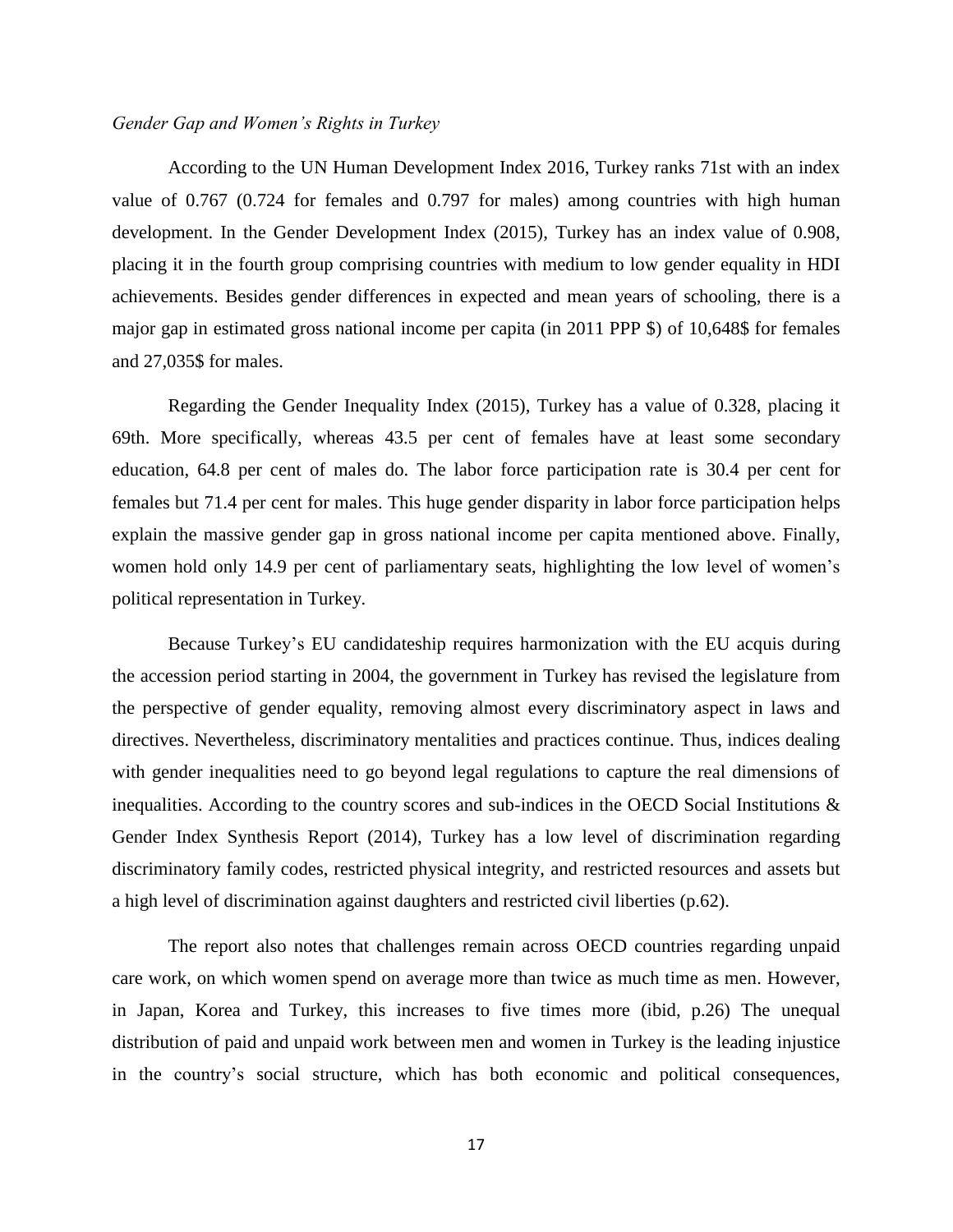manifested in low female employment, a large gender wage gap and low female political representation.

In the Gallup and ILO survey on women and work, differences in the answers given by men and women to various questions show men's conservative, gender-based perceptions of the division of labor regarding women's employment in Turkey. While 34 per cent of Turkish women wanted to work in a paid job, 12 per cent wanted to stay at home and 53 per cent said they wanted both. In contrast, only 28 per cent of men preferred that the women in their family work in a paid job, while 32 per cent preferred that they stay at home and 34 per cent preferred both. Even 18 per cent of men with tertiary education wanted women in their family to stay at home (p. 205). These values place Turkey among countries with the largest gender gaps in opinion about women's work. Whereas the percentages of women who would like to have paid jobs or do both paid work and care for the home are 70 per cent globally and 87 per cent for women in Turkey, for men, they are 66 per cent globally and 62 per cent for men in Turkey, revealing a gap of 25 per cent (p.18).

According to the Polity IV Index 2016, Turkey is a country with open anocracy. This categorization of Turkey as a regime of partial democracy and partial dictatorship has shifted further towards authoritarianism following the constitutional referendum on the 16th of April 2017, accepted by 51.4 per cent of voters, but which took place under a state of emergency. According to the Venice Commission, these constitutional amendments will excessively concentrate executive power in the hands of the president, weaken parliamentary control of that power and curtail the independence of the judiciary vis-à-vis the president. These political developments may also increase the brain drain from Turkey as educated people prefer to live in more democratic and politically stable environments as well as to have freer, westernized lifestyles, individually and socially.<sup>2</sup>

The international indicators regarding women's rights and gender equalities mentioned above highlight the gender disparities in Turkey that disadvantage women in education and labor markets as important factors in the migration decisions of highly skilled females. To deal with

 $\overline{a}$ 

 $2$  Turkey has been experiencing a substantial brain drain since 2016, especially with the (seemingly permanent) state of emergency after the military coup attempt. Several sources report the alarming situation of Turkey's brain drain. See Arslan (2016), Bulut and Cindemir (2016), Estukyan (2016), Gazete Duvar (2017), Kamiloğlu (2016), Kınıklıoğlu (2014), T24 (2016) and Yedikardes (2017).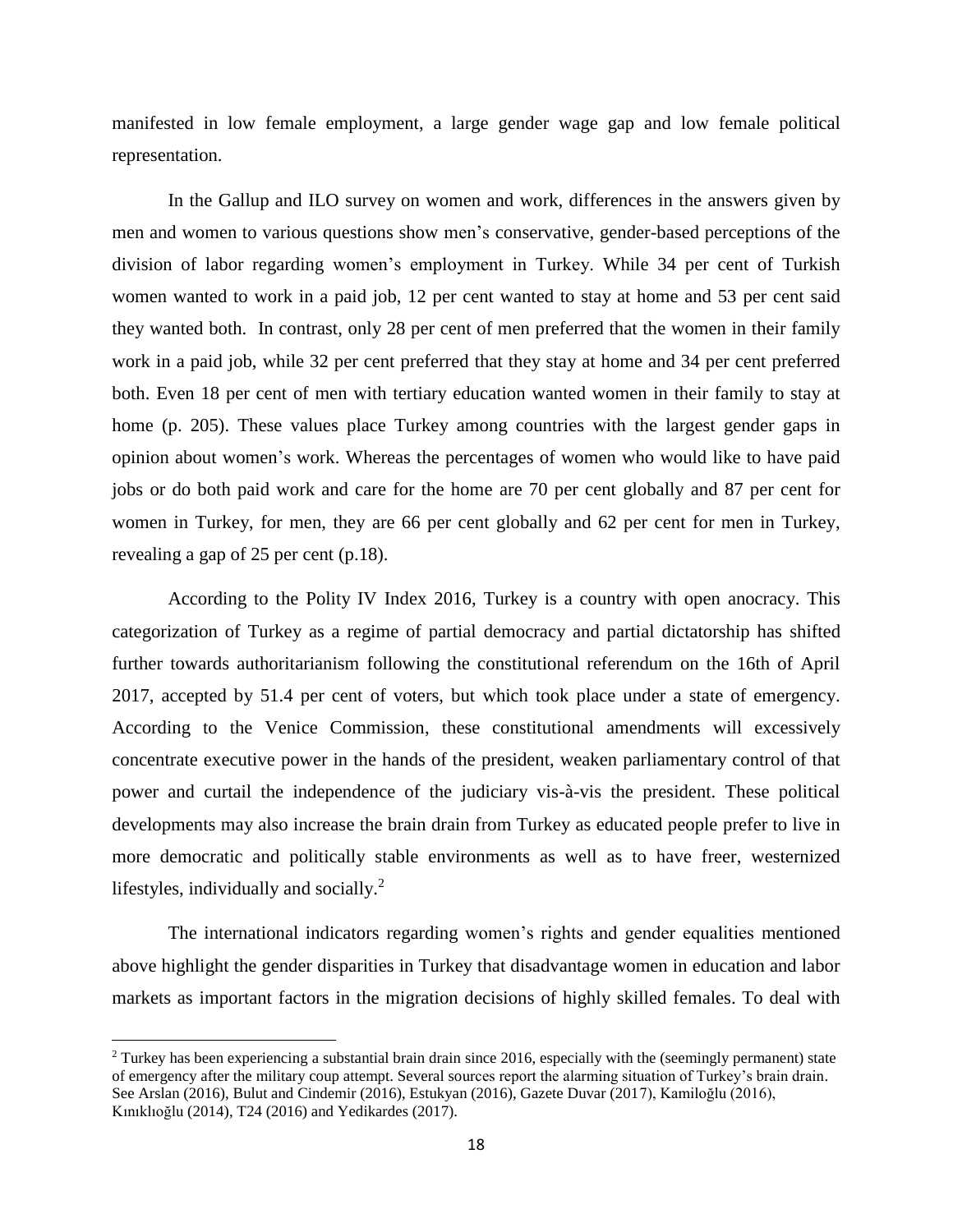this issue more comprehensively, we can look at more detailed comparative statistics on tertiary education and professional occupations for men and women in Turkey.

### *Education*

The gender gap in education in Turkey manifests itself with the following TurkStat gender indicators. In 2015, in the population aged 25 years and older, for every 100 female primary school graduates there are 76 men; for every 100 female high school graduates there are 151 men; and for every 100 female higher education graduates there are 136 men. That is, fewer women than men were able to attend secondary and tertiary education. However, since the adoption of 8-year compulsory schooling in 1997 and 12-year compulsory schooling in 2012, enrolment rates of female students has started to increase.

Although females comprise 45.9 per cent of all higher education students, their enrolment rate overtook males' in 2015 with 42.6 per cent versus 39.2 per cent so a gender balance in the number of higher education students can be expected in the coming years. Unsurprisingly, however, higher education fields are gendered. Whereas there are 57 men for every 100 women in language and literature, there are 237 men for every 100 women in technical sciences. However, although women are unsurprisingly concentrated in health sciences, social sciences and art, it is interesting to see that female students outnumber male students in mathematics and natural sciences in Turkey with 100 women for every 72 men. Another interesting statistic is the share of female students in engineering, manufacturing and construction with 29.4 per cent and medicine 49.4 per cent, as these areas tend to be rather difficult for female students to access in many countries. Similarly, 30.8 per cent of master's degree students in engineering, manufacturing and construction are currently women. This has long historical roots in Turkey in the ideological approach of successive governments after the foundation of the Republic in 1923 who considered that improving women's social and political status and supporting their rights in higher education and employment in professional jobs was integral to Turkey's westernization process. Adopting a rationalist, positivist world view, they promoted natural and technical sciences and influenced women from middle upper-class families in their choices of these study fields (Acar 1983).

The current education data is consistent with the literature on the female brain drain pointing to factors like the gender gap in educational attainment and the rise in women's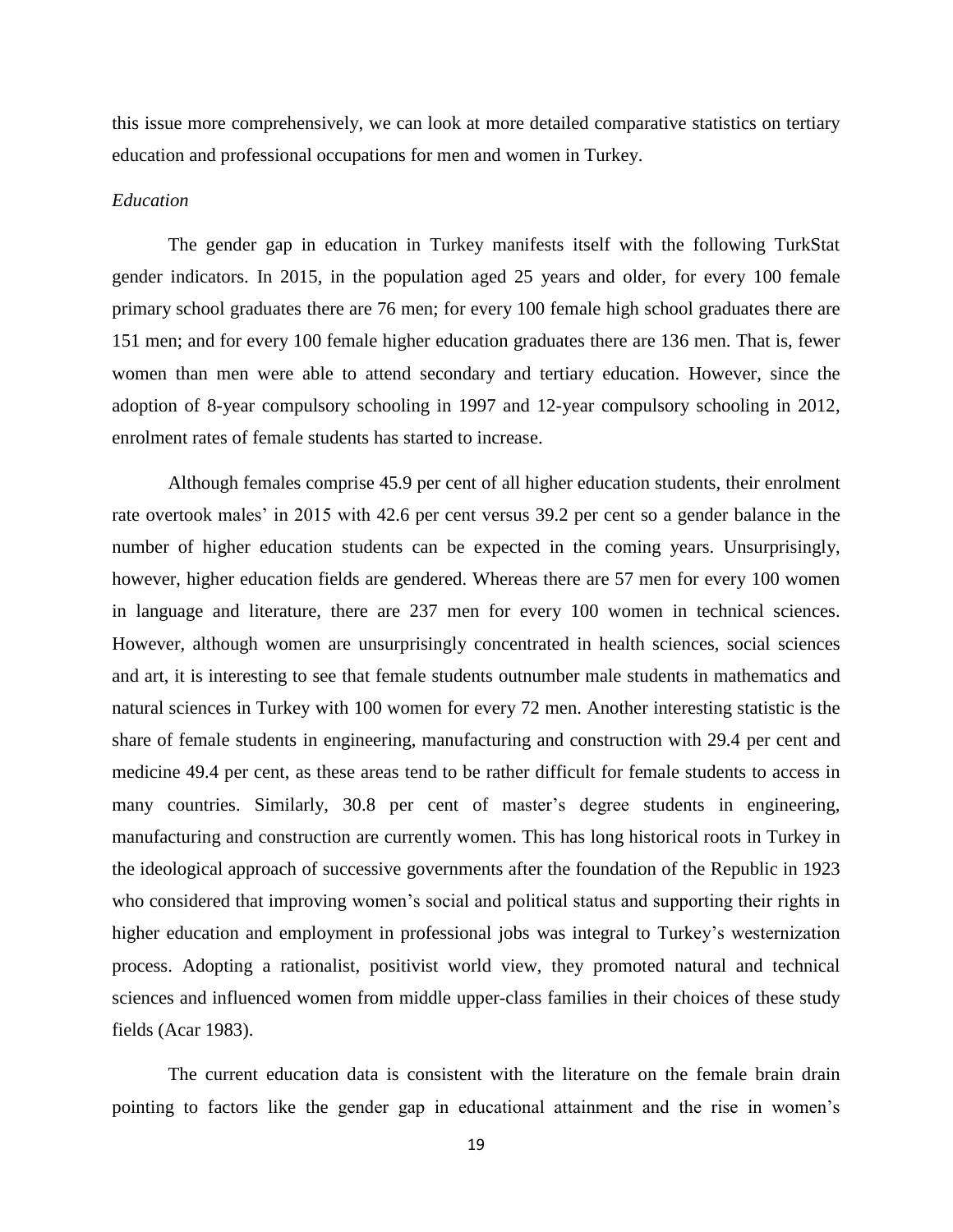schooling levels, especially in tertiary education. In Turkey, the existing gender gap has encouraged the rather limited number of highly skilled women to migrate, and we can expect this tendency to strengthen with the increasing enrolment of female students in higher education. Conditions conducive for women's choices in natural and technical sciences facilitate the realization of their migration intentions.

The survey data in this study are also consistent with the distribution of female students' study fields, with engineering and technical sciences taking the biggest share among both professional women and men. Given the demand of developed countries for professionals in engineering and related disciplines, being educated in these fields encourages women's migration from Turkey. We can therefore assume that this may be the main source of the female brain drain in Turkey if these women are frustrated with career opportunities in Turkey due to various forms of gender discrimination in Turkey's labor market.

# *Labor market*

As mentioned above, women's labor force participation (LFP) rate is very low in Turkey in comparison to OECD countries, despite increasing from 23.3 per cent in 2004 to 32.5 per cent in 2016. It is a manifestation of a rigid gender-based division of labor in which women tend to be responsible for household and care activities whereas men earn the family's income. However, the LFP rate in Turkey increases with level of education, being 27.2 per cent for women with less than secondary education, 33.7 per cent for secondary school graduates and 71.3 per cent for tertiary education graduates. The difference between these rates relates to women's abilities to reconcile family and work responsibilities in Turkey. Whereas women with higher education earn relative high wages, which enables them to hire care workers or pay for private kindergartens, low educated women with low wages usually have to quit their jobs once they have children due to Turkey's lack of affordable public child care facilities (İlkkaracan 2012).

However, this increase in average labor force participation rate with education level is also closely related to higher female unemployment rates, which is particularly high for educated women, resulting in a huge gender gap. In 2016, Turkey's unemployment rates for high school graduates was 10.5 per cent for males but 21.1 per cent for females, and for higher education graduates it was 8.8 per cent for males and 16.9 per cent for females. That is, women's unemployment rates are almost double those of men's. Furthermore, between 2004 and 2016, the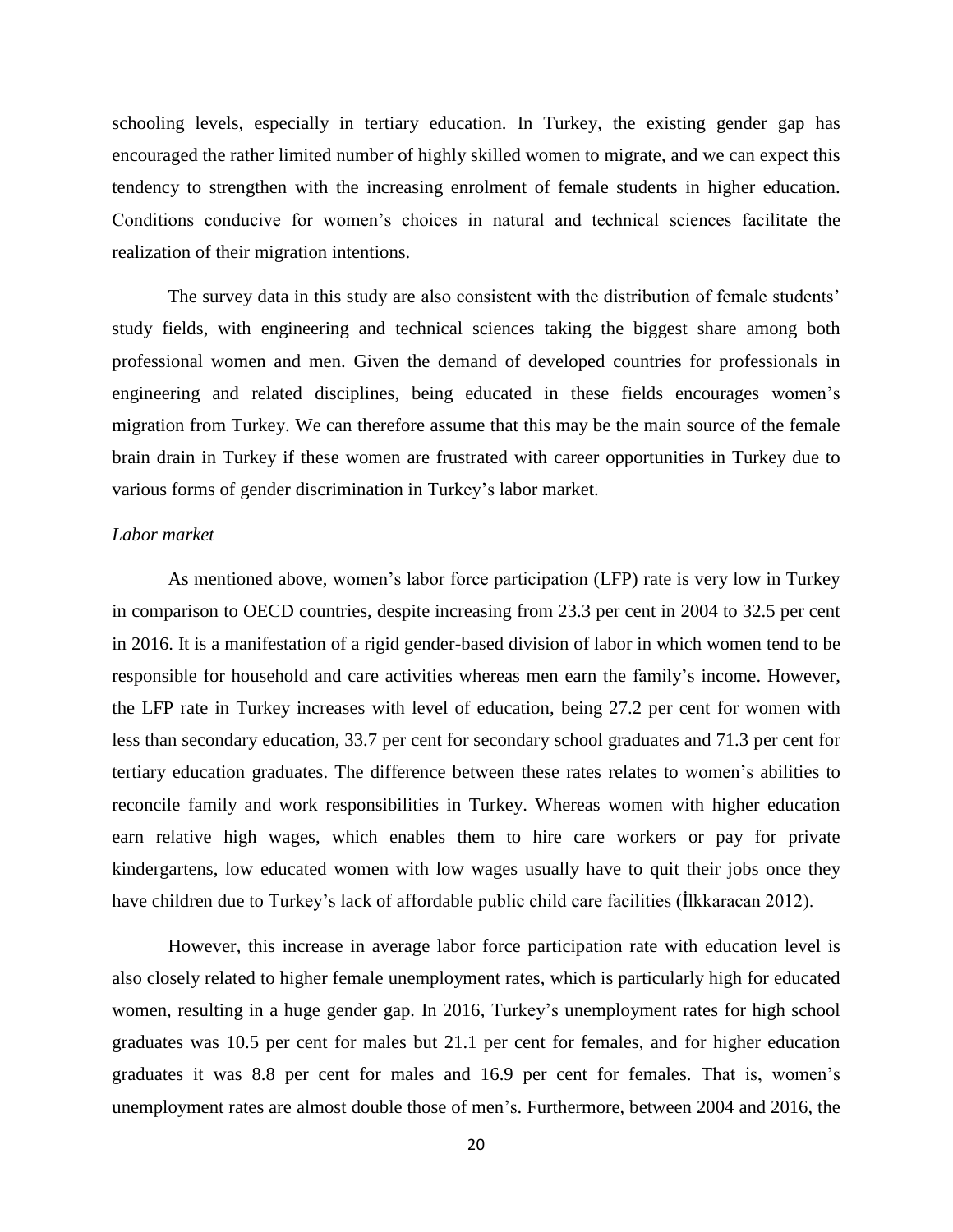number of unemployed women increased by 113 per cent but the rise was only 14 per cent for men. Such high unemployment rates for educated women may therefore influence their migration decisions.

The occupational distribution of employment coincides with the labor force participation characteristics of women. Given the economic, political and cultural obstacles facing low educated and unskilled women, their labor force participation rate is low as discussed above. As more highly educated women have joined the labor market at a much higher rate, in 2016, 15.4 per cent of all women were in professional occupations, compared to 8 per cent of men. Consequently, women represented 45.9 per cent of all employees in professional occupations, which matches the percentage of female university students. However, only 15.1 per cent of mangers are women, indicating that educated women face serious obstacles in their career advancement, which may influence women's migration decisions.

Another indicator of gender inequality is the gender gap in earnings in Turkey. In 2015, this was 20.8 per cent in total earnings in favor of men, varying according to status in job. The ratio of female income to male income was 54.9 per cent for self-employed workers, 72.1 per cent for employers and 86.8% for waged workers. Women in Turkey also earn less than men at all levels of education, with the average annual earnings of women with higher education being 76.7 per cent of men's. According data from the Household Budget Survey data, 40 per cent of the gender wage gap of female university graduates is due to discrimination (Cudeville and Gürbüzer 2007).

In Turkey, a conservative religious party, the Justice and Development Party (JDP) has been in power since 2002. A critical assessment of the government's female employment policies indicates that it has replaced previous egalitarian rhetoric with a focus on the importance of the family for social continuity, giving women responsibility for maintaining and protecting the family. Accordingly, to preserve a gender-based division of labor, the government has proposed flexible work options for women, like part-time work and female entrepreneurship, which result in precarious forms of employment (Toksöz 2016).

21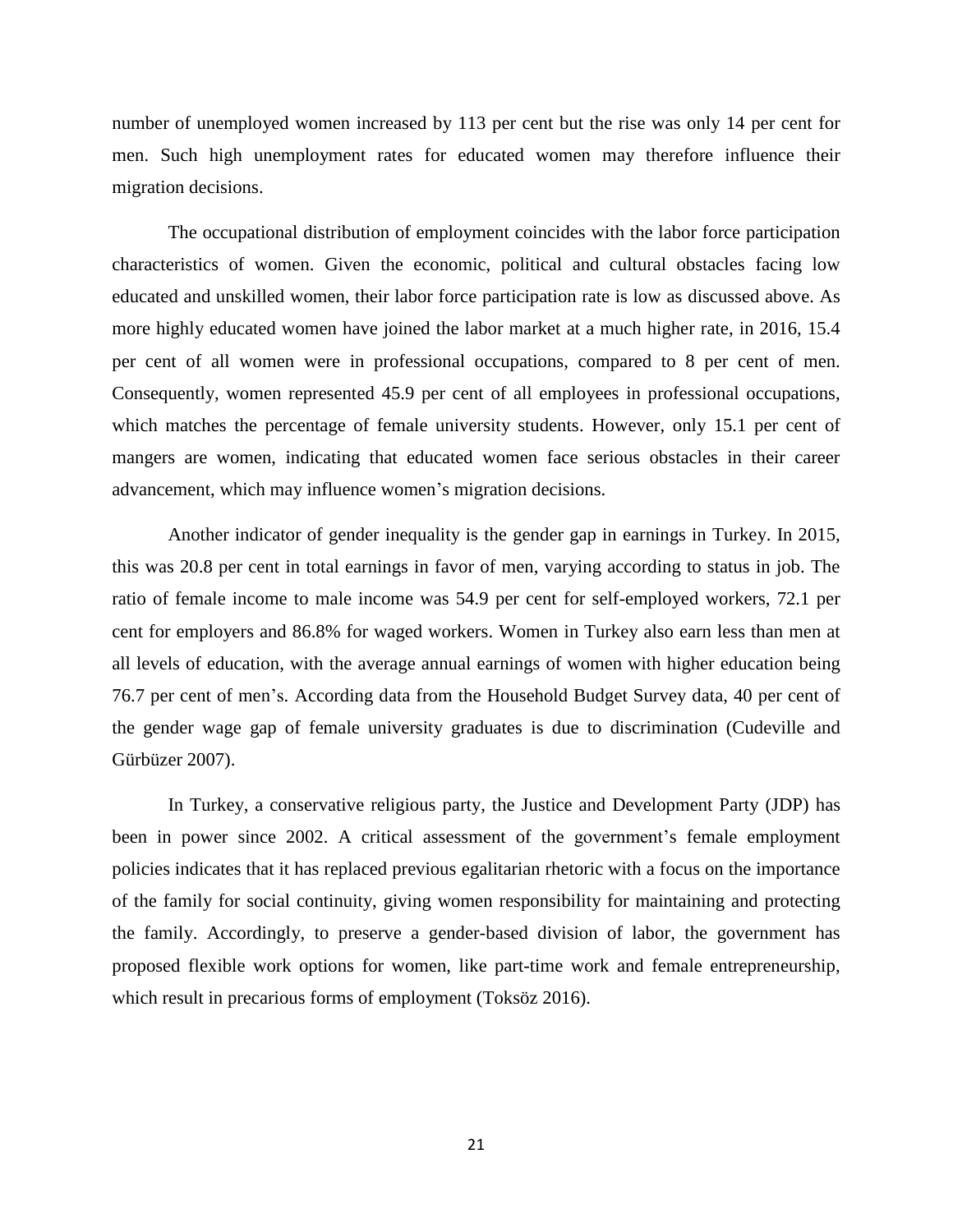### *Violence against women*

The percentage of women experiencing violence in Turkey at some point in their lives was 41.9 per cent in 2008 and 37.5 per cent in 2014. Despite this decrease, the rate remains very high, which shows how violence is a serious problem in Turkey that violates women's basic human rights. Considering the probability of suffering physical or sexual violence in relation to education level, 43.4 per cent of women who are not educated or who have not completed primary education experienced violence in 2014 while for women with high school or higher education the rate was 24.7 per cent. Despite this decrease with women's education level, violence remains a problem that cuts across all social groups and strata in Turkey, regardless of women's level of welfare or education.

Murders of women represent the gravest form of violence, annihilating their right to life. At least 1,411 women were killed between 2010 and 2016, with 53.6 per cent of offenders being husbands or ex-husbands, 18.8 per cent male relatives and 14.2 per cent boyfriends or exboyfriends. Of these murders, 234 murders were committed during an ongoing separation or divorce process while 141 murders occurred although the women had applied to an official institution for protection in the face of harassment or threats, which shows the inadequacy of measures taken by the public authorities to prevent violence against women.<sup>3</sup> Although the JDP government has taken legal and institutional measures to combat violence against women, their consistent implementation depends on a gender equality mentality, which is lacking in the JDP as a religious conservative party. Rather, their equality understanding is limited to a legal equality, seeing motherhood as the most important role of women and strengthening family as their priority. However, male violence against women in Turkey cannot be combatted without concrete steps towards economic, social and political gender equality (Aslan-Akman, Tütüncü 2013).

Ruyssen and Salomone (2015) report that women prefer to migrate when they think that they are not treated with respect and dignity. Although the problem of violence against women has not yet been explicitly considered in migration studies, it is reasonable to argue that women's risk of facing violence in Turkey along with the sexist rhetoric of public authorities is likely to strengthen educated women's desire to emigrate.

 $\overline{\phantom{a}}$ 

<sup>3</sup> http://bianet.org/english/gender/134394-bianet-is-monitoring-male-violence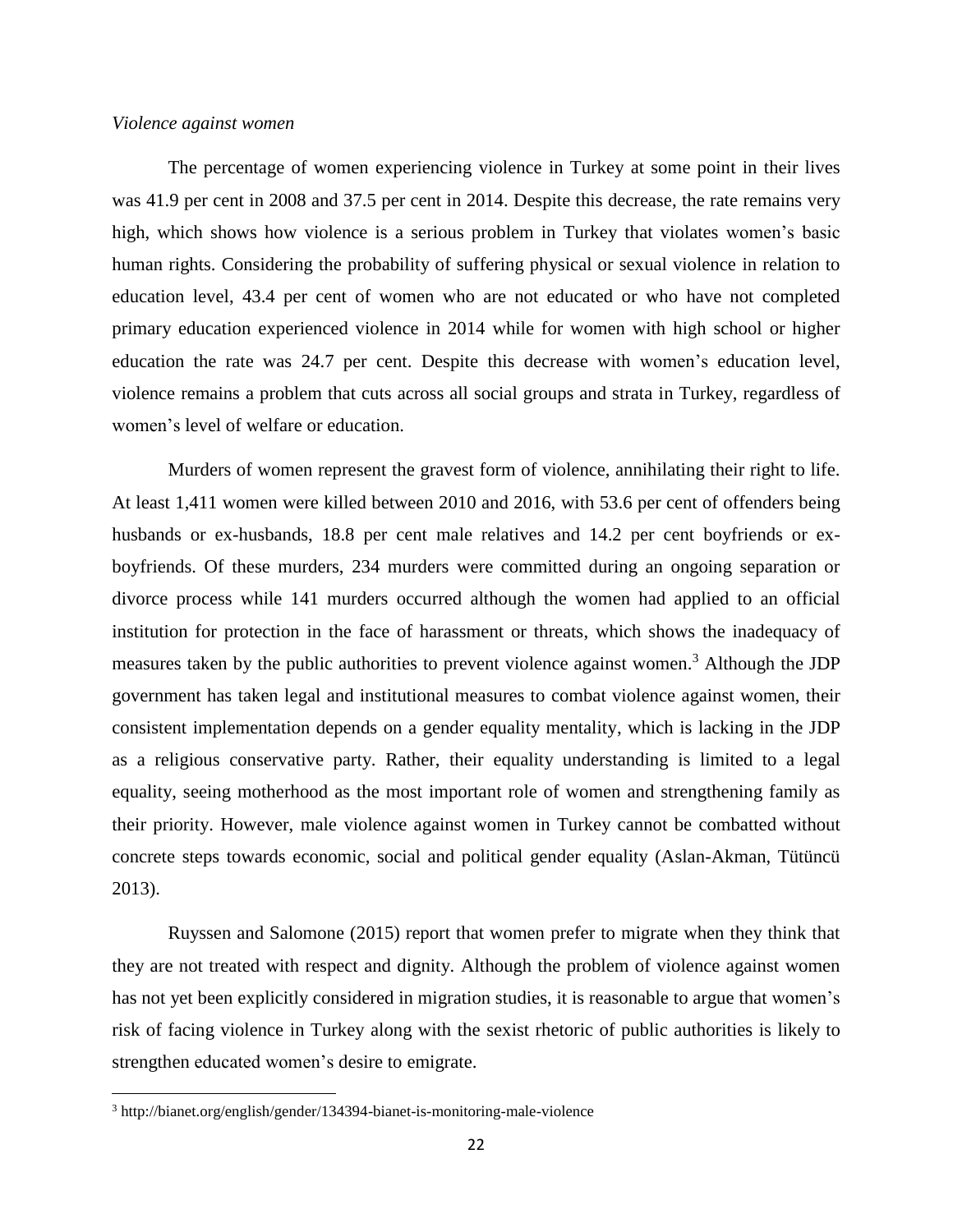# **5. Conclusion**

This study examined the return intentions of emigrant Turkish students and professionals, with a special focus on the gender dimension, which has not received enough attention in both Turkey and international studies. The study's findings, which are based on data from116 students and 84 professionals who responded to two comprehensive questionnaires, support most of the previous findings in the literature while also providing some new and contrasting results. In particular, this study has clarified that political instability in Turkey is a key factor in these respondents' return decisions, and that there are positive relationships between an intention not to return and time spent abroad, having a degree from a foreign, English-medium institution and previous work/travel/study experience abroad.

Our findings confirm that previous findings remain valid, and that some have become more significant. For instance, political instability as a push factor becomes more dominant than other push (and pull) factors. In addition, retrogressive changes in Turkey regarding the role of women in society (increasing pressure on women in the public sphere and trying to confine women to the private sphere) have made educated Turkish women more likely than men to migrate and intend not to return.

However, the key finding in this study is that more women currently prefer to stay abroad than men, and that this is more because of push factors than pull factors. We conclude that this is a clear reflection of the way Turkey's current socio-political situation is strongly influencing women's decisions to migrate and not return. Increasing gender disparities in Turkey that disadvantage women in education and labor markets are significant push factors in the migration decisions of highly skilled females. We also conclude that increasing authoritarianism and Islamization will perpetuate this tendency, causing a huge brain for Turkey.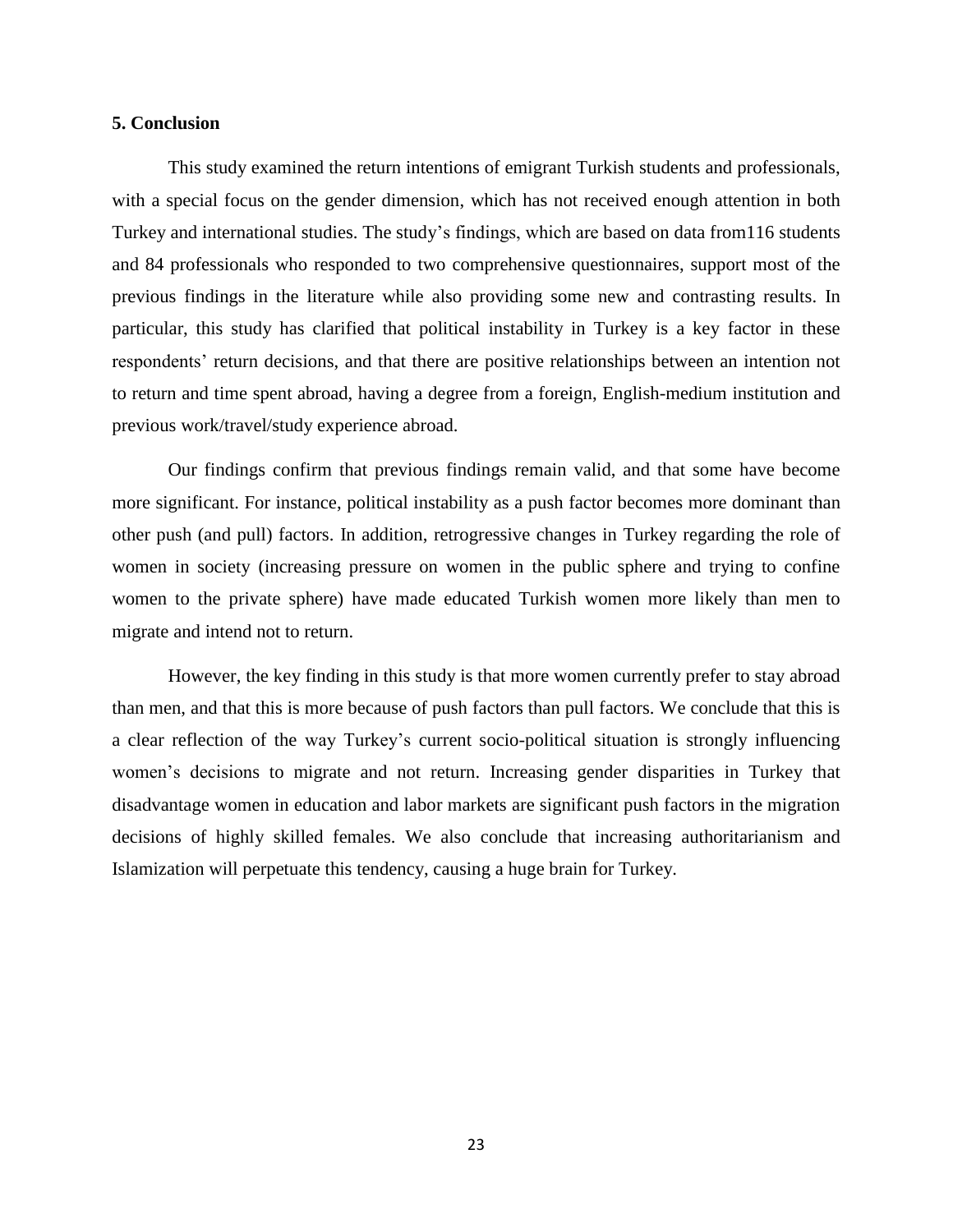# **References**

- Acar F. (1983). Turkish Women in Academia: Roles and Careers. *METU Studies in Development*, 10, 409-446.
- Akman, V. (2014). Factors Influencing International Student Migration: A Survey and Evaluation of Turkey's Case. *Interdisciplinary Journal of Contemporary Research in Business*, 5 (11), 390-415.
- Alberts, H. C. & Hazen, H. D. (2005). "There are always two voices…": International Students' Intentions to Stay in the United States or Return to their Home Countries. *International Migration*, 43(3), 131-154.
- Arslan, R. (2016). Türkiye'den akademisyen göçü: Neden gidiyorlar?

<http://www.bbc.com/turkce/haberler-turkiye-37754038> last accessed on July 4, 2017.

- Aslan-Akman C. & Tütüncü, F. (2013). The Struggle against Male Violence with an Egalitarian Jurisprudence and Religious Conservative Government: The Case of Secular Turkey. In Salhi Z. S. (Ed.) *Gender and Violence in Islamic Societies* (pp.82-107), London: I.B. Tauris.
- Bang, J. T. & Mitra, A. (2011). Gender bias and the female brain drain. *Applied Economics Letters*, doi: 10.1080/13504851.2010.503928
- Bartolini, L., Gropas, R. & Triandafyllidou, A. (2017). Drivers of highly skilled mobility from Southern Europe: escaping the crisis and emancipating oneself. *Journal of Ethnic and Migration Studies*, doi: 10.1080/1369183X.2016.1249048
- Baudassé, T., Bazillier, R. (2014). Gender inequality and emigration: Push factor or selection process? *International Economics*, https://doi.org/10.1016/j.inteco.2014.03.004
- Bulut, U. & Cindemir, K. (2016). Türkiye'den Yurtdışına Beyin Göçü Hızlandı.
- <http://www.amerikaninsesi.com/a/turkiye-den-yurtdisina-beyin-gocu-hizlandi/3464933.html> last accessed on July 4, 2017.
- Campbell, E. K. (2007). Brain Drain Potential in Botswana, *International Migration*. 45(5), 115- 145.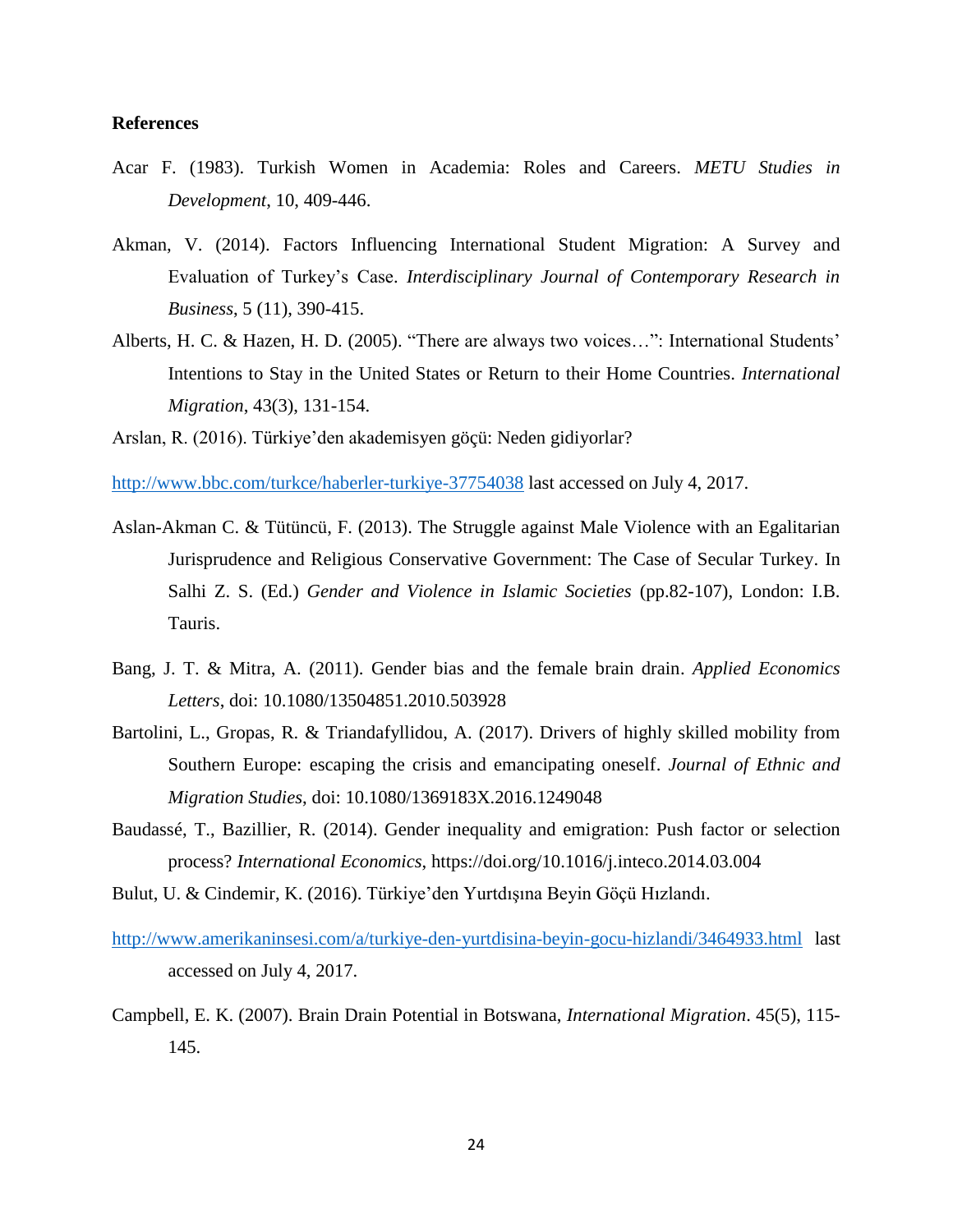- Chaichian, M. A. (2011). The new phase of globalization and brain drain Migration of educated and skilled Iranians to the United States. *International Journal of Social Economics*, http://dx.doi.org/10.1108/03068291211188857
- Docquier, F., Lowell, B. L., & Marfouk, A. (2007). A Gendered Assessment of the Brain Drain. IZA Discussion Paper No. 3235, IZA, Bonn, Germany.
- Docquier, F., Lowell, B. L. & Marfouk, A. (2009). A Gendered Assessment of Highly Skilled Emigration, *Population and Development Review.* 35(2), 297-321.
- Docquier F., Marfouk, A., Ozden, C., Parsons, C. (2011). Geographic, Gender and Skill Structure of International Migration, MPRA Paper No. 47917, Online at <https://mpra.ub.uni-muenchen.de/47917/>
- Docquier F., Marfouk, A., Salomone, S., Sekkat, K. (2012). Are Skilled Women More Migratory than Skilled Men? *World Development*. 40(2), 251–265.
- Dumont, J.-C., Martin, J. P., Spielvogel, G. (2007). Women on the Move: The Neglected Gender Dimension of the Brain Drain. IZA Discussion Paper No. 2920, IZA, Bonn, Germany.
- Elveren, A. Y. (2016). *Brain Drain in Turkey: Causes and Consequences the Return Intentions of Turkish Doctoral Students in the US: Challenges, Opportunities, and Policy Recommendations in the Context of Economic Development*, Presidency for Turks Abroad and Related Communities, Ankara, Turkey.
- Esen, E. (2014). Going and Coming: Why U.S.-Educated Turkish PhD Holders Stay in the U.S. or Return to Turkey? Unpublished Ph.D. Dissertation, the University of Kansas, USA.

Estukyan, V. (2016). Azınlıkların gündemi göç.

<http://www.agos.com.tr/tr/yazi/16791/azinliklarin-gundemi-goc> last accessed on July 4, 2017.

Gazete Duvar (2017). İstatistiklerle beyin göçü.

- <http://www.gazeteduvar.com.tr/gundem/2017/02/03/istatistiklerle-beyin-gocu/> last accessed on July 4, 2017.
- Gökbayrak, Ş. (2009). Skilled Labour Migration and Positive Externality: The Case of Turkish Engineers Working Abroad. *International Migration*, doi:10.1111/j.1468- 2435.2009.00520.x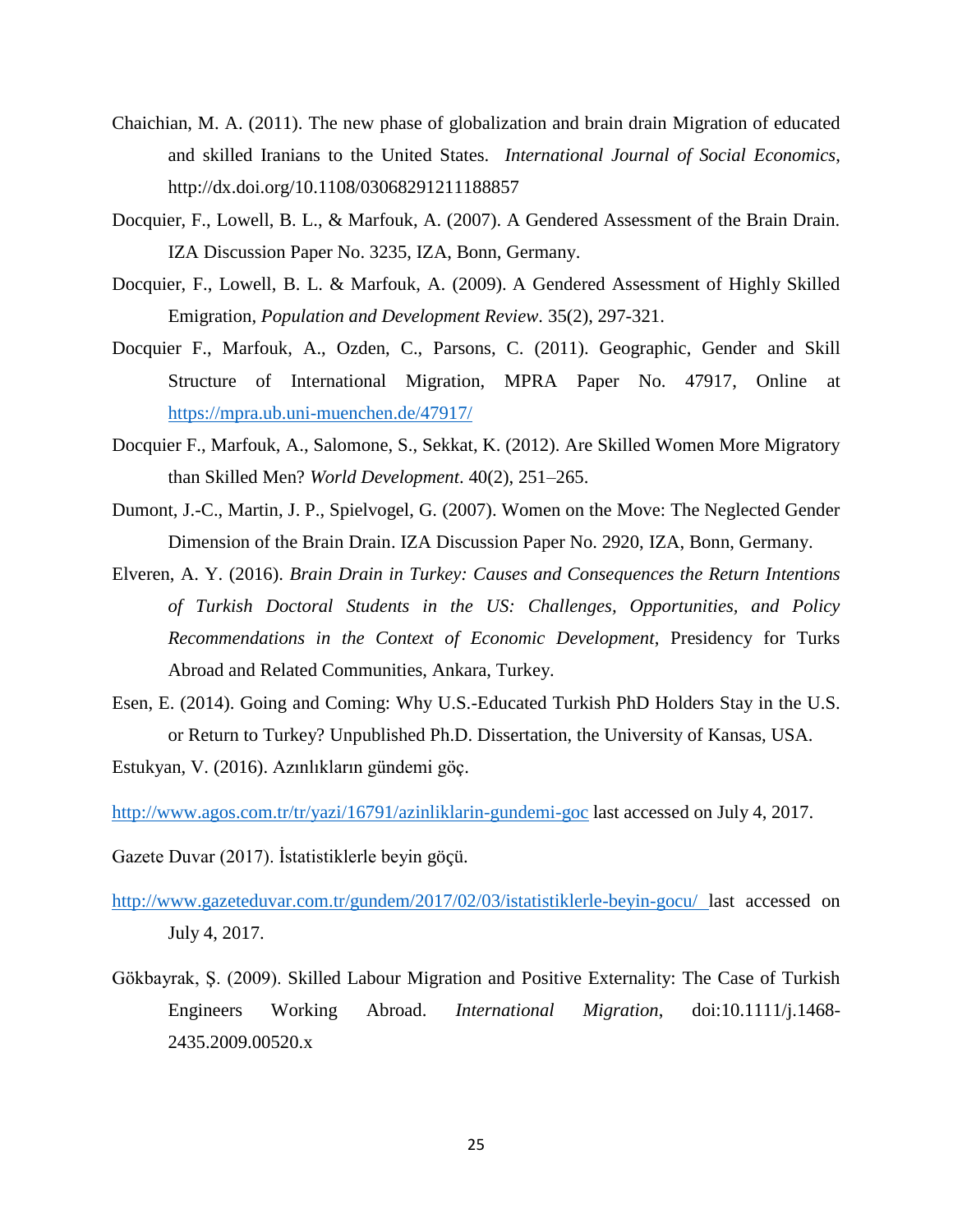- Güngör, N. D. (2003). Brain drain from Turkey: an empirical investigation of the determinants of skilled migration and student non-return. Unpublished PhD thesis, Institute of Social Sciences, Middle East Technical University, Ankara.
- Güngör, N. D., Tansel, A. (2008a). Brain Drain from Turkey: An Investigation of Students' Return Intention. *Applied Economics*. 40, 3069-3087.
- Güngör, N. D., Tansel, A. (2008b). Brain Drain From Turkey: The Case of Professionals Abroad. *International Journal of Manpower*. 29, 323-347.
- Güngör, N. D., Tansel, A. (2014). Brain Drain From Turkey: Return Intentions of Skilled Migrants. *International Migration.* 52(5), 208-226.
- İlkkaracan İ. (2012). Why there are so few women in the labor market in Turkey? A multi dimensional approach. *Feminist Economics*. <http://dx.doi.org/10.1080/13545701.2011.649358>
- Kamiloğlu, C. (2016). ABD'ye Yerleşmek İsteyen Türkler'in Sayısında Patlama. Amerika'nın Sesi, [http://www.amerikaninsesi.com/a/abd-ye-yerlesmek-isteyen-turklerin-sayisinda](http://www.amerikaninsesi.com/a/abd-ye-yerlesmek-isteyen-turklerin-sayisinda-patlama/3339132.html)[patlama/3339132.html](http://www.amerikaninsesi.com/a/abd-ye-yerlesmek-isteyen-turklerin-sayisinda-patlama/3339132.html)
- Kerr, S. P., Kerr, W. Özden, C., Parsons, C. (2016). Global Talent Flows. NBER Working Paper No. 22715.
- Kınıklıoğlu, S. (2014). Turkey's secular brain drain. AlMonitor, available at [http://www.al](http://www.al-monitor.com/pulse/politics/2014/11/turkey-secular-immigration-exodus.html)[monitor.com/pulse/politics/2014/11/turkey-secular-immigration-exodus.html](http://www.al-monitor.com/pulse/politics/2014/11/turkey-secular-immigration-exodus.html)
- Kösemen, C. (1968). A Report presented to Education and World Affairs concerning Emigration of Engineers and Architects from Turkey to foreign countries for the project International Migration of Talent.
- Martin P. L. (1991) The Unfinished Story: Turkish Labour Migration to Western Europe, ILO, Geneva.
- Mollahaliloğlu, S., Çulha, Ü. A., Kosdak, M. Öncül, H. G. (2014). The Migration Preferences of Newly Graduated Physicians in Turkey. *Medical Journal of Islamic World Academy of Sciences.* 22(2), 69-75.
- Murakami, Y. (2009). Incentives for International Migration of Scientists and Engineers to Japan. *International Migration.* 47(4), 67-91.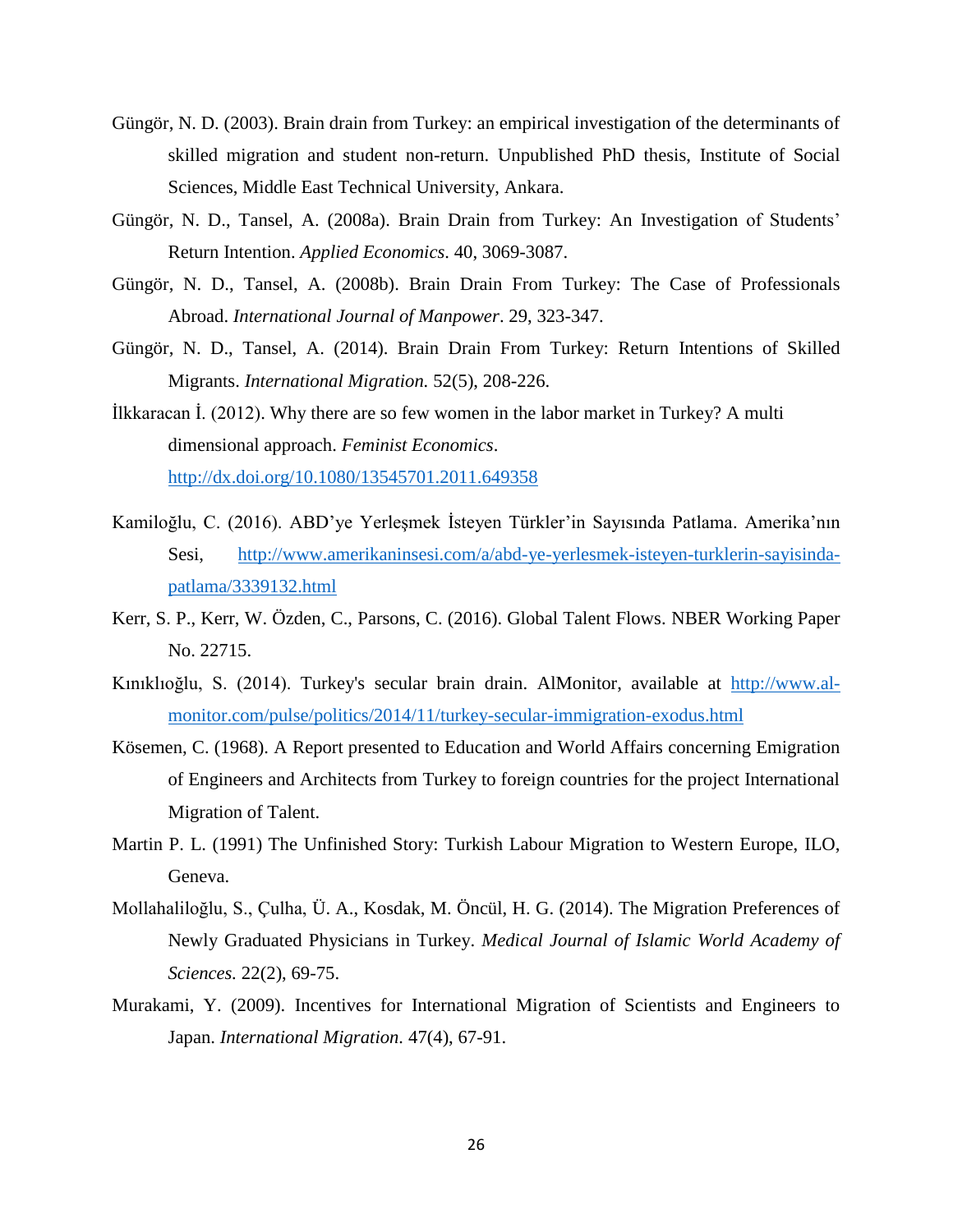- Nejad, M. N. (2013). Institutionalized Inequality and Brain Drain: An Empirical Study of the Effects of Women's Rights on the Gender Gap in High-Skilled Migration. IZA DP No. 7864.
- Nejad, M. N., Young. A. T. (2014). Female Brain Drains and Women's Rights Gaps: A Gravity Model Analysis of Bilateral Migration Flows. IZA Discussion Paper No. 8067.
- Nowak, J. (2009). Gendered perceptions of migration among skilled female Ghanaian nurses. *Gender & Development*. doi:10.1080/13552070903009742
- Oğuzkan, T. (1971). Yurt Dışında Çalışan Doktoralı Türkler: Türkiye'den Başka Ülkelere Yüksek Seviyede Eleman Göçü Üzerinde Bir Araştırma. Orta Doğu Teknik Üniversitesi, Ankara.
- Oğuzkan, T. (1975). The Turkish brain drain: Migration of tendencies among doctoral level manpower. In Krane, R.E. (Ed.) *Manpower Mobility Across Cultural Boundaries: Social, Economic and Legal Aspects, The Case of Turkey and West Germany*. E.J. Brill, Leiden, Netherlands.
- Oğuzkan, T. (1976). The Scope and Nature of Turkish Brain Drain. In N. Abadan-Unat (Ed.) *Turkish Workers in Europe, 1960-1975: A Socio-Economic Reappraisal* (pp.74-103). Leiden, E.J. Brill.
- Ono, H., Piper, N. (2004). Japanese Women Studying Abroad: The Case of the United States. *Women's Studies International Forum,* 27, 101-118.
- Öztürk, M. (2001). So far from home: Turkish Student Motivation and Access to Overseas Higher Education in the United States. Ph. D. Dissertation, Faculty of Graduate School, University of Southern California, Los Angeles.
- Parvati R. (2009). Situating women in the brain drain discourse: discursive challenges and opportunities. In H. Stalford, S. Currie, S. Velluti (Eds.) *Gender and migration in 21st century Europe* (pp. 85-106). Aldershot: Ashgate.
- Pazarcık, S. F. (2010). Beyin Göçü Olgusu ve Amerika Birleşik Devletleri Üniversitelerinde Çalışan Türk Sosyal Bilimciler Üzerine Bir Çalışma. Unpublished Master's Thesis, Çanakkale Onsekiz Mart University.
- Pekkala, K. S., Kerr, W., Özden Ç., Parsons C. (2016). Global Talent Flows. NBER Working Paper Series 22715.